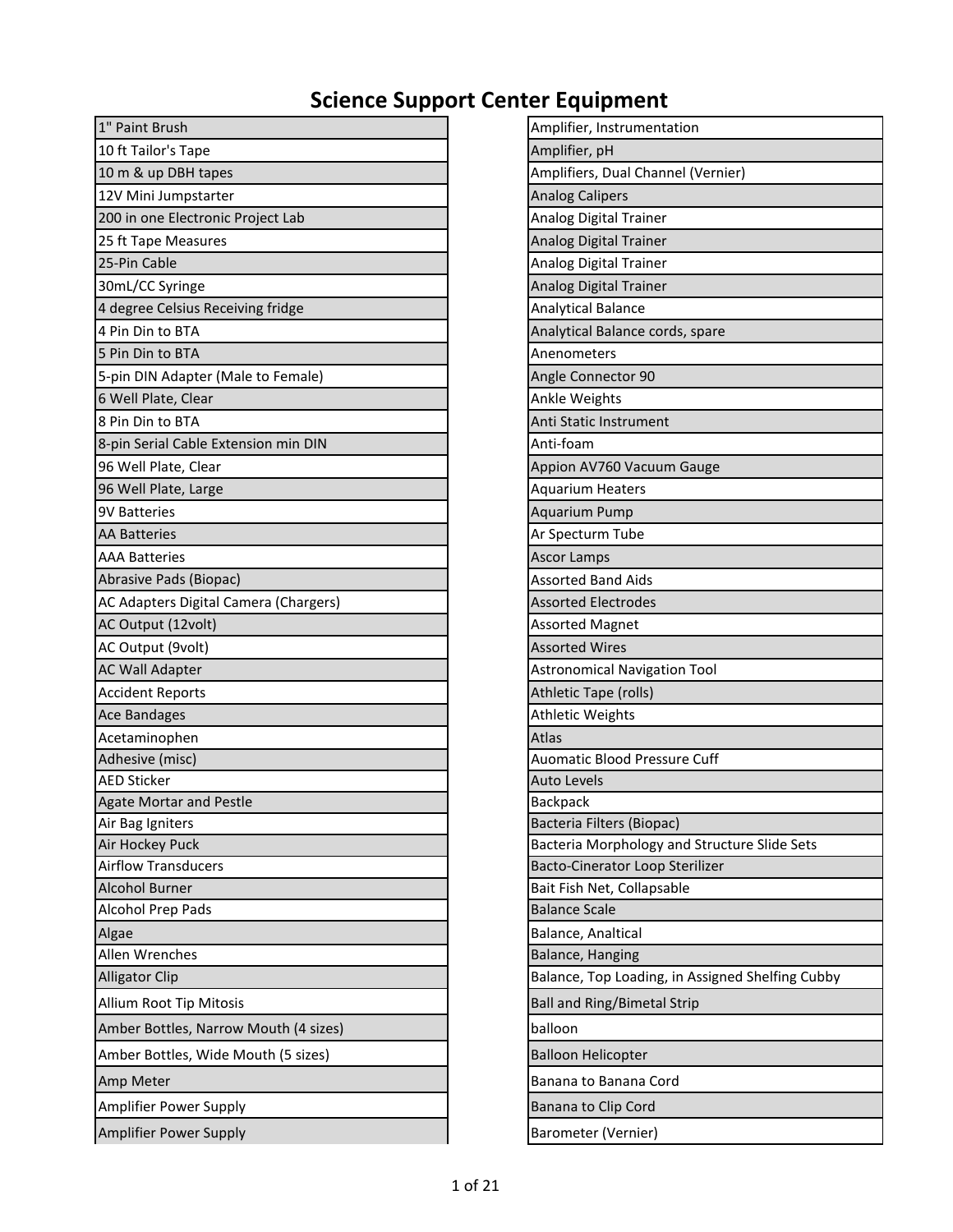| <b>Baster</b>                                          | <b>Biopac Bacteria Filters</b>                 |
|--------------------------------------------------------|------------------------------------------------|
| <b>Bath Shaker Screws</b>                              | <b>Biopac Cables</b>                           |
| <b>Bathroom Scale</b>                                  | <b>Biopac Data Acquisitions</b>                |
| Batteries (for Laser Pointers)                         | <b>Biopac Electrodes</b>                       |
| Battery (Lawn and Garden)                              | <b>Biopac Headphones</b>                       |
| Battery Holder (AA)                                    | <b>Biopac Lead Sets</b>                        |
| Battery Holder (C-Cell)                                | <b>Biopac Mic Parts</b>                        |
| Battery Holder (D-Cell) (x1,x2,x4) (Metal and Plastic) | <b>Biopac Power Cords</b>                      |
| Baume Hydrometer 0.65-1.00                             | <b>Biopac Stethoscopes</b>                     |
| Beaker, Glass 1000ml                                   | <b>BioQuip Black light</b>                     |
| Beaker, Glass 100ml                                    | Biowave II Spectrophotometer                   |
| Beaker, Glass 10ml                                     | Biowave II Spectrophotometer                   |
| Beaker, Glass 150ml                                    | Biowave II Spectrophotometer                   |
| Beaker, Glass 2000ml                                   | Biowave II Spectrophotometer                   |
| Beaker, Glass 20ml                                     | Biowave II Spectrophotometer                   |
| Beaker, Glass 250ml                                    | <b>Blackboard Optic Set</b>                    |
| Beaker, Glass 30ml                                     | Blacklight for insect collection               |
| Beaker, Glass 400ml                                    | blades                                         |
| Beaker, Glass 50ml                                     | <b>Blast Sheild</b>                            |
| Beaker, Glass 600ml                                    | <b>Blender Cups</b>                            |
| Beaker, Plastic 1000ml                                 | <b>Blender Lids</b>                            |
| Beaker, Plastic 100ml                                  | <b>Blender Motor</b>                           |
| Beaker, Plastic 150ml                                  | <b>Blood Analysis Supplies</b>                 |
| Beaker, Plastic 2000ml                                 | <b>Blood Lancets</b>                           |
| Beaker, Plastic 250ml                                  | <b>Blood Pressure Cuff (Automatic)</b>         |
| Beaker, Plastic 400ml                                  | <b>Blood pressure Meter</b>                    |
| Beaker, Plastic 50ml                                   | <b>Blood Supplies</b>                          |
| Beaker, Plastic 600ml                                  | <b>Blood Typing Kit</b>                        |
| Bell Jar (and Accessories)                             | blow torch (propane)                           |
| Bench Mount (Optic)                                    | Blub, compact flourescent                      |
| Bench Mount Meter Stick Optic                          | Blub, Track Light                              |
| <b>Billiard Ball</b>                                   | <b>BNC Cables</b>                              |
| <b>Bimetal Strip/Ball and Ring</b>                     | <b>BNC</b> to Clip                             |
| <b>Bin of Wires</b>                                    | <b>Bolts</b>                                   |
| <b>Binder clips</b>                                    | <b>Bolts</b>                                   |
| Binder for Barcodes and misequips                      | <b>Bomb Calorimeter</b>                        |
| Binders (empty)                                        | Bomb Calorimeter Accessories and Large O-Rings |
| <b>Binoculars</b>                                      | Bon ami                                        |
| <b>Binoculars</b>                                      | <b>Bone Cutter</b>                             |
| <b>Bio Pac Manuals</b>                                 | <b>Borer Wax</b>                               |
| <b>BioHazard Bag Holder</b>                            | <b>Botany Replacement Slides</b>               |
| <b>Biohazard Stickers</b>                              | Botany Supplemental slides, Misc               |
| Biohazard/No food Signs(for fridge)                    | <b>Bottle Dropper</b>                          |
| <b>Biohazard signs</b>                                 | <b>Bottle Roller</b>                           |

| <b>Biopac Bacteria Filters</b>                 |
|------------------------------------------------|
| <b>Biopac Cables</b>                           |
| <b>Biopac Data Acquisitions</b>                |
| <b>Biopac Electrodes</b>                       |
| <b>Biopac Headphones</b>                       |
| <b>Biopac Lead Sets</b>                        |
| <b>Biopac Mic Parts</b>                        |
|                                                |
| <b>Biopac Power Cords</b>                      |
| <b>Biopac Stethoscopes</b>                     |
| <b>BioQuip Black light</b>                     |
| Biowave II Spectrophotometer                   |
| <b>Biowave II Spectrophotometer</b>            |
| Biowave II Spectrophotometer                   |
| Biowave II Spectrophotometer                   |
| Biowave II Spectrophotometer                   |
| <b>Blackboard Optic Set</b>                    |
| Blacklight for insect collection               |
| blades                                         |
| <b>Blast Sheild</b>                            |
| <b>Blender Cups</b>                            |
| <b>Blender Lids</b>                            |
| <b>Blender Motor</b>                           |
| <b>Blood Analysis Supplies</b>                 |
| <b>Blood Lancets</b>                           |
| <b>Blood Pressure Cuff (Automatic)</b>         |
| <b>Blood pressure Meter</b>                    |
| <b>Blood Supplies</b>                          |
| <b>Blood Typing Kit</b>                        |
| blow torch (propane)                           |
| Blub, compact flourescent                      |
| Blub, Track Light                              |
| <b>BNC Cables</b>                              |
| <b>BNC</b> to Clip                             |
| <b>Bolts</b>                                   |
| <b>Bolts</b>                                   |
| <b>Bomb Calorimeter</b>                        |
| Bomb Calorimeter Accessories and Large O-Rings |
| Bon ami                                        |
| <b>Bone Cutter</b>                             |
| <b>Borer Wax</b>                               |
| <b>Botany Replacement Slides</b>               |
| Botany Supplemental slides, Misc               |
| <b>Bottle Dropper</b>                          |
| <b>Bottle Roller</b>                           |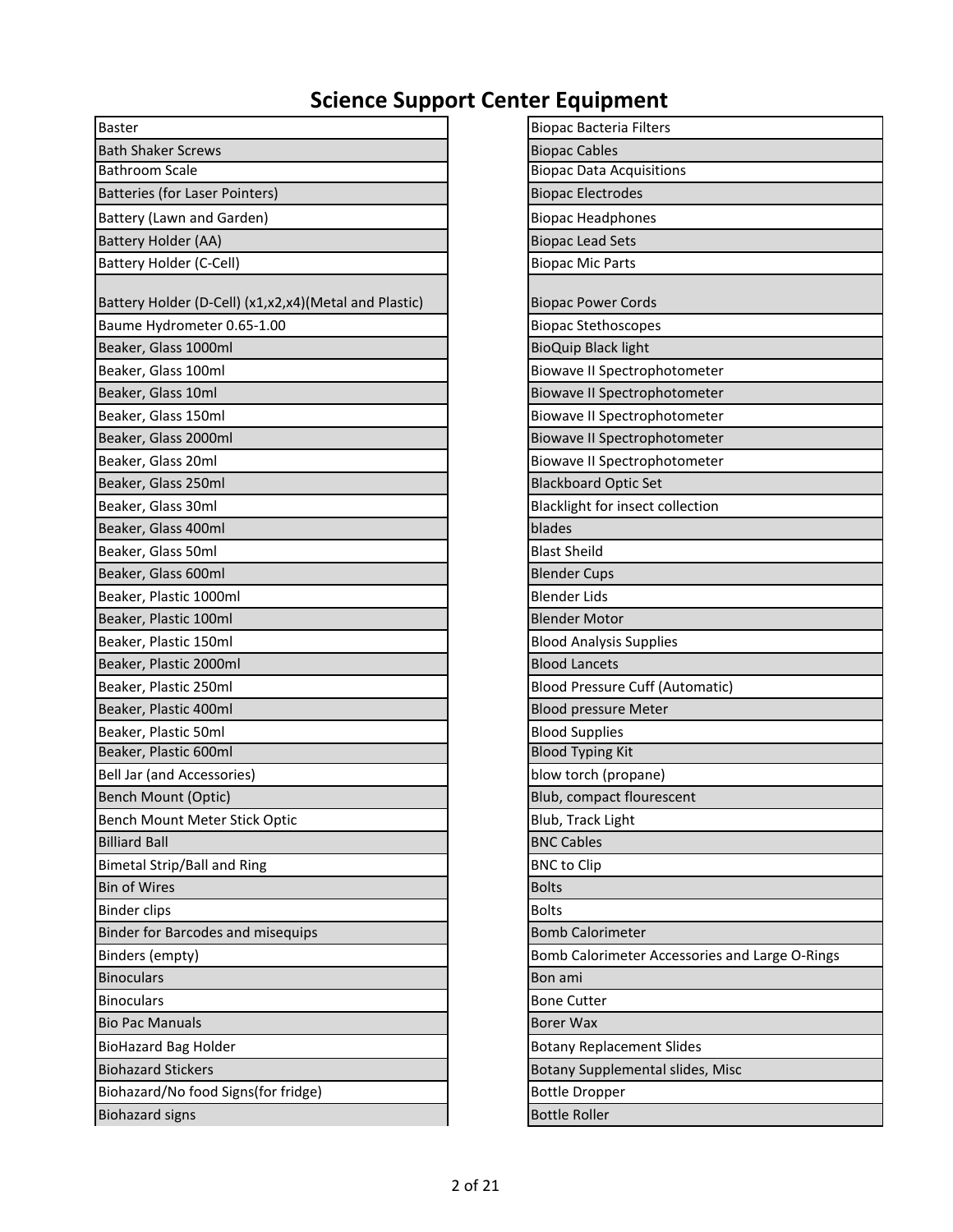| Bottle Stopper, Glass                    | Bulb, flourescent, 40watt             |
|------------------------------------------|---------------------------------------|
| Bottle, Dark, Nalgene Teflon             | <b>Bulb, Glow Lamp</b>                |
| Bottle, Di H2O                           | Bulb, Halogen Light                   |
| Bottle, Glass, Aspirator                 | Bulb, Halogen Light                   |
| Bottle, Nalgene, 10-30mL                 | Bulb, Halogen medium, various wattage |
| Bottle, Nalgene, CPE, 500mL              | Bulb, Halogen, 50watt                 |
| Bottle, Nalgene, Teflon, 1L              | Bulb, Halogen, 75 watt                |
| Bottle, Nalgene, Teflon, 2L              | Bulb, Halogen, small, various wattage |
| Bottle, Non-Nalgene HDPE, 500mL          | Bulb, Heat Lamp                       |
| Bottle, soap                             | Bulb, Incandescent, standard          |
| Bottles, Acetone                         | Bulb, LED                             |
| Bottles, Bleach                          | Bulb, Microprojection                 |
| Bottles, Dichloromethane                 | Bulb, Outdoor                         |
| Bottles, Ethanol                         | Bulb, Projector                       |
| Bottles, Ethyl Alcohol                   | <b>Bulb, Quartizine</b>               |
| Bottles, Isopropanol                     | Bulb, Rubber Syringe                  |
| Bottles, Methanol                        | Bulb, scope/spec                      |
| Bottles, Sodium hydrochlorite            | Bulb, small assorted                  |
| <b>Box cutters</b>                       | Bulb, Spot Lamp                       |
| Bread Board Spare Parts (wires and such) | Bulb, UV lamp                         |
| Bread Boards (Digidesigner)              | <b>Bulb/Parallel Circuit Board</b>    |
| Bread Boards (Digidesigner)              | <b>Bungee Cord Parts</b>              |
| Brinkman Pump                            | <b>Bunsen Burner</b>                  |
| Brix Soil Hydrometer 0-6, 0-11           | Bunsen Burner Set, Mobile             |
| Brix, Refractometers                     | Buret 50mL                            |
| <b>Broken Equipment</b>                  | Buret Stand, Cast Iron                |
| <b>Broken Equipment</b>                  | <b>Buret Stand, Ceramic</b>           |
| <b>Broken Equipment</b>                  | <b>Buret Stopcocks</b>                |
| <b>Broken Equipment</b>                  | <b>Burets Parts</b>                   |
| <b>Brunton Compass</b>                   | <b>Burner Stand Legs</b>              |
| <b>BSL Blood Pressure Cuffs</b>          | <b>Burner Stand Plate</b>             |
| <b>BSL Pulse Plethysmograph</b>          | <b>Burner Valve</b>                   |
| <b>BSL Reflex Hammers</b>                | Burner, Meeker                        |
| <b>BTA Extension Cord</b>                | <b>Butane Lighter</b>                 |
| <b>BTA to Phone</b>                      | <b>Button Batteries</b>               |
| <b>Bubbles</b>                           | C Batteries                           |
| bucket, tensile strength                 | C Clamp                               |
| Buckets, Square                          | cable ties                            |
| <b>Bulb Circuit Board</b>                | Calculators                           |
| Bulb, 82volt 360watt                     | <b>Calibration Weight</b>             |
| Bulb, Dimmable compact flourescent       | <b>Calibration Weight</b>             |
| Bulb, Diode Array                        | Caliper                               |
| Bulb, Flood Light                        | Calipers                              |
| Bulb, Flood Light, extra                 | Calorimeter                           |
| Bulb, Flourescent Tube Light             | <b>Calorimeter Bomb Accessories</b>   |

| Bulb, flourescent, 40watt             |
|---------------------------------------|
| Bulb, Glow Lamp                       |
| Bulb, Halogen Light                   |
| Bulb, Halogen Light                   |
| Bulb, Halogen medium, various wattage |
| Bulb, Halogen, 50watt                 |
| Bulb, Halogen, 75 watt                |
| Bulb, Halogen, small, various wattage |
| Bulb, Heat Lamp                       |
| Bulb, Incandescent, standard          |
| Bulb, LED                             |
| Bulb, Microprojection                 |
| Bulb, Outdoor                         |
| Bulb, Projector                       |
| Bulb, Quartizine                      |
| Bulb, Rubber Syringe                  |
| Bulb, scope/spec                      |
| Bulb, small assorted                  |
| Bulb, Spot Lamp                       |
| Bulb, UV lamp                         |
| <b>Bulb/Parallel Circuit Board</b>    |
| <b>Bungee Cord Parts</b>              |
| <b>Bunsen Burner</b>                  |
| Bunsen Burner Set, Mobile             |
| <b>Buret 50mL</b>                     |
| Buret Stand, Cast Iron                |
| <b>Buret Stand, Ceramic</b>           |
| <b>Buret Stopcocks</b>                |
| Burets Parts                          |
| <b>Burner Stand Legs</b>              |
| <b>Burner Stand Plate</b>             |
| <b>Burner Valve</b>                   |
| Burner, Meeker                        |
| <b>Butane Lighter</b>                 |
| <b>Button Batteries</b>               |
| C Batteries                           |
| C Clamp                               |
| cable ties                            |
| Calculators                           |
| <b>Calibration Weight</b>             |
| <b>Calibration Weight</b>             |
| Caliper                               |
| Calipers                              |
| Calorimeter                           |
| <b>Calorimeter Bomb Accessories</b>   |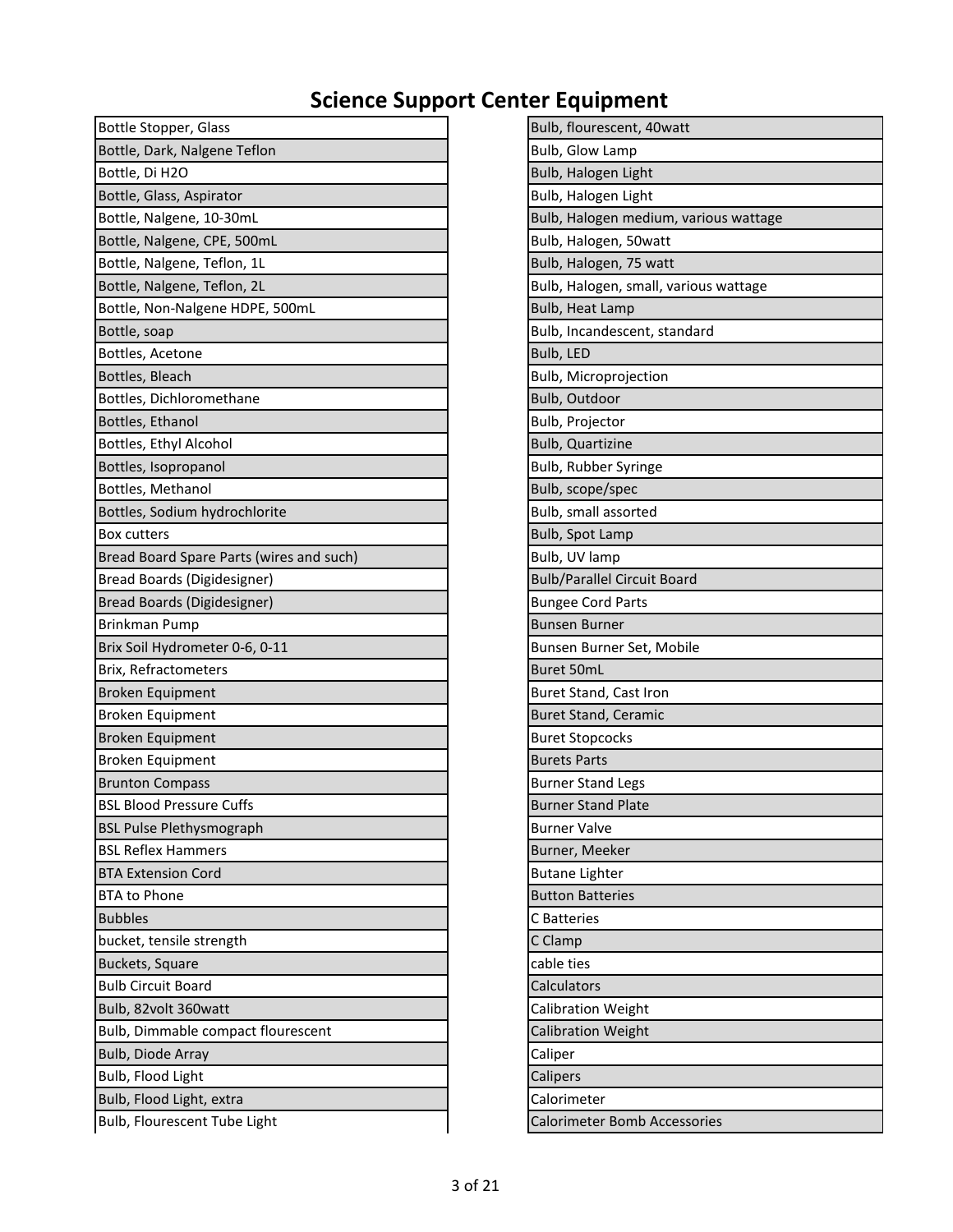| Camera bulbs                                     | Centrifuge Buckets (Sorted by Mass)                      |
|--------------------------------------------------|----------------------------------------------------------|
| <b>Camera Security</b>                           | Centrifuge Machine                                       |
| Camera Underwater                                | Centrifuge Machine                                       |
| Camera Underwater                                | Centrifuge Machine, Clinical                             |
| Camera Waterproof                                | Centrifuge Parts                                         |
| Can Opener                                       | Centrifuge Parts                                         |
| <b>Canopy Density Estimators</b>                 | Centrifuge Rack 15mL                                     |
| Cap Liner                                        | Centrifuge Rack 50mL                                     |
| Capasitors                                       | Centrifuge Rotor                                         |
| Caps, Black hard plastic (All Sizes)             | Centrifuge Rotor, Clinical                               |
| Caps, Erlenmeyer, Large                          | Centrifuge Tube, Glass, 15mL                             |
| Caps, Erlenmeyer, Small                          | Centrifuge tube, Glass, 15mL                             |
| Caps, Hard plastic (All Sizes)                   | Centrifuge Tube, Glass, 30mL                             |
| Caps, Kim                                        | Centrifuge Tube, Glass, Screw Top, 150mL                 |
| Caps, Pyrex blue                                 | Centrifuge Tube, Glass, Screw Top, 50mL                  |
| Caps, Vials                                      | Centrifuge Tube, Plastic 15mL                            |
| Caps, Volumetric flask                           | Centrifuge Tube, Plastic and Glass, Various Sizes        |
| Carbo Lids, Unpaired                             | Centrifuge Tube, Plastic, 12mL                           |
| Carboy                                           | Centrifuge Tube, Plastic, 12mL                           |
| Carboy, DI Water ONLY                            | Centrifuge Tube, Plastic, 15mL                           |
| Carboy, Reagent                                  | Centrifuge Tube, Plastic, 7mL, 4mL                       |
| Carboy, Reagent                                  | Centrifuge Tube, Plastic, OakRidge                       |
| Carboy, Saltwater                                | Centrpetal Force                                         |
| Carboy, spouts                                   | Ceramic Spot Plate                                       |
| Carboys, collapsed                               | Chain Clamp                                              |
| Carboys, Di water                                | chains (metal)                                           |
| Carboys, Salt water                              | Chains(plastic)                                          |
| <b>Cardboard Boxes</b>                           | <b>Chair Parts</b>                                       |
| Cargboy, Lids                                    | Chalk, colored                                           |
| Cars                                             | <b>Chaotic Pendulum</b>                                  |
| <b>CAT 5 Cables</b>                              | Charge Sensor (Vernier)                                  |
| Catalogs                                         | Check List for Field Kits                                |
| Catalogs                                         | Check List for Field trip First Aide Kits (on left door) |
| Catalogs                                         | Check list for Labartory                                 |
| Caution tape (yellow and whit, yellow and black) | <b>Check List for Vans</b>                               |
| <b>Celestial Sphere Kit</b>                      | <b>Chemical Facts Sheets</b>                             |
| <b>Cell Batteries</b>                            | <b>Chemical Polarimeter</b>                              |
| Cell Lysis (Nitrogen Bomb)                       | Chopsticks                                               |
| <b>Cell Scraper</b>                              | <b>Chromatic Tuner</b>                                   |
| Cenozoic Fossils Kit                             | chromosome simulation set                                |
| Centricone Rotor                                 | Chromotography Column, Wide                              |
| Centrifuge                                       | Chromotography Kit (small kit in container)              |
| Centrifuge Bottle Lids, Plastic                  | Chromotography Pump                                      |
| Centrifuge Bottle, Plastic, 250mL                | <b>Cinometers</b>                                        |
| Centrifuge Bottle, Plastic, 500mL                | Circuit Board (Bulb)                                     |

| Centrifuge Buckets (Sorted by Mass)                      |
|----------------------------------------------------------|
| Centrifuge Machine                                       |
| Centrifuge Machine                                       |
| Centrifuge Machine, Clinical                             |
| Centrifuge Parts                                         |
| <b>Centrifuge Parts</b>                                  |
| Centrifuge Rack 15mL                                     |
| Centrifuge Rack 50mL                                     |
| Centrifuge Rotor                                         |
| Centrifuge Rotor, Clinical                               |
| Centrifuge Tube, Glass, 15mL                             |
| Centrifuge tube, Glass, 15mL                             |
| Centrifuge Tube, Glass, 30mL                             |
| Centrifuge Tube, Glass, Screw Top, 150mL                 |
| Centrifuge Tube, Glass, Screw Top, 50mL                  |
| Centrifuge Tube, Plastic 15mL                            |
| Centrifuge Tube, Plastic and Glass, Various Sizes        |
| Centrifuge Tube, Plastic, 12mL                           |
| Centrifuge Tube, Plastic, 12mL                           |
| Centrifuge Tube, Plastic, 15mL                           |
| Centrifuge Tube, Plastic, 7mL, 4mL                       |
| Centrifuge Tube, Plastic, OakRidge                       |
| Centrpetal Force                                         |
| Ceramic Spot Plate                                       |
| Chain Clamp                                              |
| chains (metal)                                           |
| Chains(plastic)                                          |
| <b>Chair Parts</b>                                       |
| Chalk, colored                                           |
| <b>Chaotic Pendulum</b>                                  |
| Charge Sensor (Vernier)                                  |
| <b>Check List for Field Kits</b>                         |
| Check List for Field trip First Aide Kits (on left door) |
| Check list for Labartory                                 |
| Check List for Vans                                      |
| <b>Chemical Facts Sheets</b>                             |
| <b>Chemical Polarimeter</b>                              |
| Chopsticks                                               |
| <b>Chromatic Tuner</b>                                   |
| chromosome simulation set                                |
| Chromotography Column, Wide                              |
| Chromotography Kit (small kit in container)              |
| Chromotography Pump                                      |
| Cinometers                                               |
| Circuit Board (Bulb)                                     |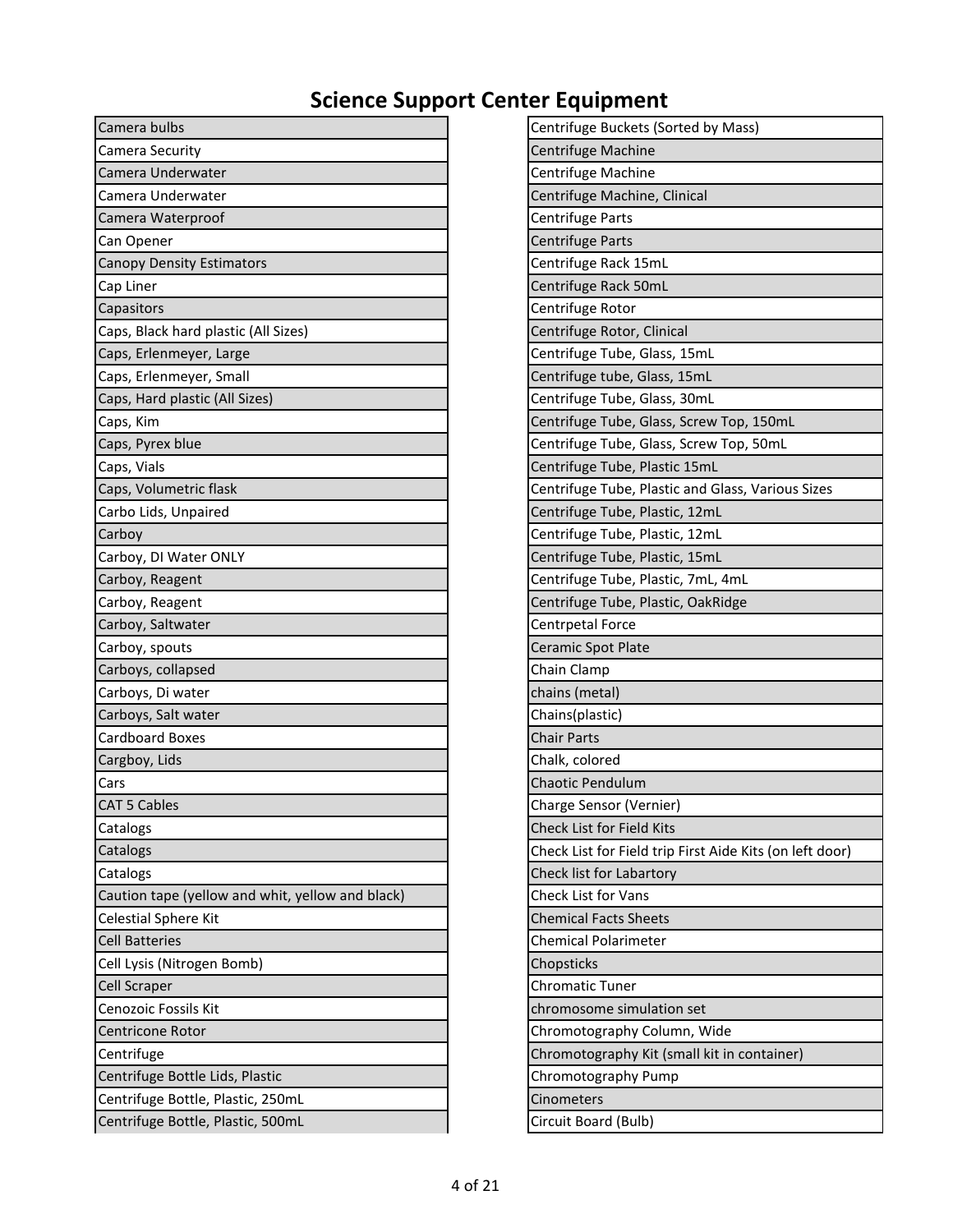| Circulators                                          | Conductivity Cells, Stepper Motors  |
|------------------------------------------------------|-------------------------------------|
| Clamp C, oversized                                   | Conductivity of Solution (Aparatus) |
| Clamp Skew                                           | Conductivity Probe (Vernier)        |
| Clamp, 2 finger, Large                               | <b>Conductor Plate</b>              |
| Clamp, 3 finger, small and large                     | <b>Conical Vial</b>                 |
| Clamp, Rolling Hose                                  | <b>Conical Vials</b>                |
| Clamp, Screw Hose                                    | Connector and Hose, gas             |
| Clamp. Column                                        | <b>Connector Angle 90</b>           |
| Clamps                                               | Connectors (electric)               |
| <b>Clamps Assorted</b>                               | <b>Conservation Mass Kit</b>        |
| <b>Claw Hammers</b>                                  | Constant Flow Apparati              |
| Clay Pots                                            | Contact cleaner                     |
| Cleaner                                              | Containers (FOOD SAFE)              |
| Cleaners (misc)                                      | <b>Contractors Triangle</b>         |
| Cleaning kits                                        | <b>Contruction Paper</b>            |
| cleaning supplies (FOOD SAFE)                        | Convex (Double) Lenses              |
| <b>Clicker Counters</b>                              | Cords, Electrical                   |
| <b>Clinical Centrifuge</b>                           | Corer, sediment extension           |
| Clipboard                                            | Corks (various sizes)               |
| <b>Clock Radio</b>                                   | Corn Genetic Kit                    |
| Closure snaps (First Aid Kits VANS & FIELD) (yellow, |                                     |
| waterloo brand)                                      | Cotton balls                        |
| Co2 Gas Pressure Sensor (Vernier)                    | <b>Countdown Timers</b>             |
| CO2 Gas Sensor                                       | <b>Counting Cells</b>               |
| CO2 Probe Bottle (Vernier)                           | Coverslip                           |
| Coated Glass Bottles, short neck, 1000mL             | <b>CPR Masks</b>                    |
| Coated Glass bottles, short neck, 500mL              | Crosslinker UV                      |
| <b>Coaxial Cable and Part</b>                        | crucible                            |
| Cod Ends                                             | Crucible 5.5cm                      |
| Coffee                                               | Crucible 6.5cm                      |
| Coffee Filter                                        | Crucible 6cm                        |
| Coffee Grinder                                       | Crucible 7cm, 8.5 cm                |
| <b>Cole-Parmer Fittings</b>                          | Crucible Holder                     |
| Colminator, Laser Mate                               | Crucible Lid 4.5cm                  |
| <b>Colored Filter</b>                                | Crucible Lid 6.5cm                  |
| <b>Colored Glass</b>                                 | Crucible Lid 6cm                    |
| Colorimeter                                          | Crucible Lid 7.5cm                  |
| Columns, Glass Fritted                               | Crucible, 1g                        |
| Columns, Non-Fritted                                 | Crucible, accessories               |
| Compact Flourescent                                  | crucible, graphite                  |
| Compasses                                            | crucible, holder                    |
| Compasses                                            | crucible, lids                      |
| <b>Computer Speakers</b>                             | Crucibles, Misc                     |
| Cond/Temp meter units (Oakton)                       | Crucibles, miscellaneous            |
| <b>Conductive Spheres</b>                            | Cruz-Alls                           |

| Conductivity Cells, Stepper Motors  |
|-------------------------------------|
| Conductivity of Solution (Aparatus) |
| Conductivity Probe (Vernier)        |
| <b>Conductor Plate</b>              |
| <b>Conical Vial</b>                 |
| <b>Conical Vials</b>                |
| Connector and Hose, gas             |
| Connector Angle 90                  |
| Connectors (electric)               |
| <b>Conservation Mass Kit</b>        |
| <b>Constant Flow Apparati</b>       |
| Contact cleaner                     |
| Containers (FOOD SAFE)              |
| <b>Contractors Triangle</b>         |
| <b>Contruction Paper</b>            |
| Convex (Double) Lenses              |
| Cords, Electrical                   |
| Corer, sediment extension           |
| Corks (various sizes)               |
| Corn Genetic Kit                    |
|                                     |
| <b>Cotton balls</b>                 |
| <b>Countdown Timers</b>             |
| <b>Counting Cells</b>               |
| Coverslip                           |
| <b>CPR Masks</b>                    |
| Crosslinker UV                      |
| crucible                            |
| Crucible 5.5cm                      |
| Crucible 6.5cm                      |
| Crucible 6cm                        |
| Crucible 7cm, 8.5 cm                |
| Crucible Holder                     |
| Crucible Lid 4.5cm                  |
| Crucible Lid 6.5cm                  |
| Crucible Lid 6cm                    |
| Crucible Lid 7.5cm                  |
| Crucible, 1g                        |
| Crucible, accessories               |
| crucible, graphite                  |
| crucible, holder                    |
| crucible, lids                      |
| Crucibles, Misc                     |
| Crucibles, miscellaneous            |
| Cruz-Alls                           |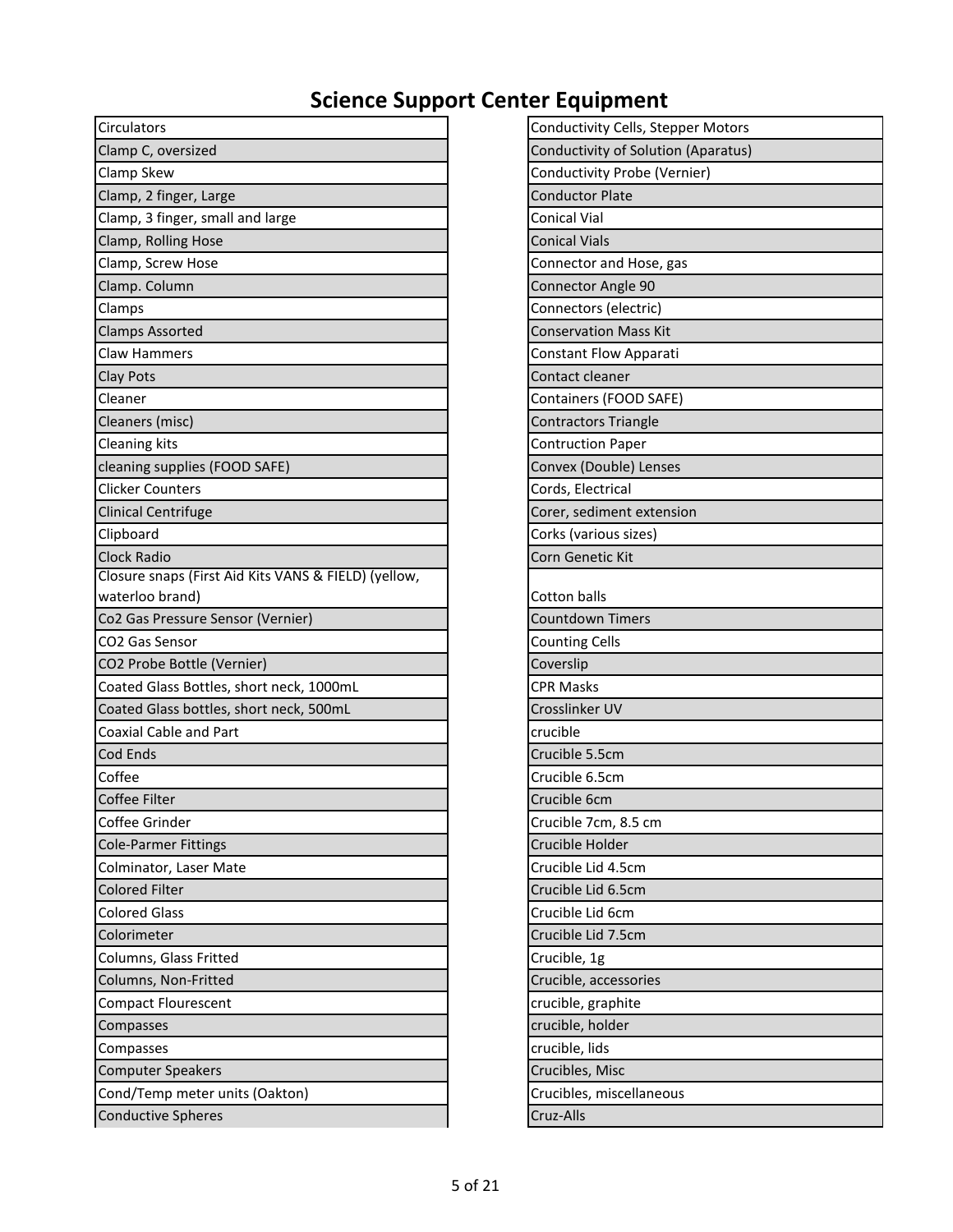| Cryptolock Code assignment binder                | Data Bucket                           |
|--------------------------------------------------|---------------------------------------|
| Crystal Wood Structure/Petrified Wood            | Data Logger                           |
| <b>Crystalizing Dish</b>                         | DC Adapter (12volt)                   |
| Cubbies for NON LAB coats and backpacks (NO FOOD |                                       |
| OR WATER)                                        | DC Motor Cyanmar                      |
| Cube and Slab Kit                                | DC Output (6volt)                     |
| Culture Tube 10x75mm                             | DC Output <9Volt                      |
| Culture Tube 12x75 mm Wide Mouth                 | DC Output >6volt                      |
| Culture tube 12x75mm                             | DC Transformer (9volt)                |
| Culture Tube 12x75mm                             | <b>Dead Batteries</b>                 |
| Culture tube 13x100mm                            | Dead Bulbs (Why?)                     |
| Culture Tube 13x100mm, 7.5mL                     | Declinometer                          |
| Culture tube 15x85mm                             | Decompression Vessels and Accessories |
| Culture tube 18x150mm                            | degreaser                             |
| Culture Tube 20x125mm                            | Demo Set Optics                       |
| Culture tube 25x125mm, Red                       | <b>Demonstration K'Nex</b>            |
| Culture Tube 25x150                              | Densiometers, Spherical               |
| Culture tube 30x200mm                            | Density Cube Set                      |
| Culture tube 30x200mm                            | <b>Depression Slides</b>              |
| culture tube 45x135mm                            | Desk Lamps                            |
| Culture tube 45x135mm                            | Dessicant                             |
| Culture Tube 9-10x75mm                           | Dessication chamber                   |
| Culture Tube, 15x150mm                           | <b>Dessication Chamber</b>            |
| Culture Tube, 15x85                              | Dessicator                            |
| Culture tube, 15x85mm                            | Dessicator                            |
| Culture Tube, 15x85mm                            | Dessicator                            |
| Culture Tube, 18x150                             | dessicator parts                      |
| Culture tube, Plastic, screw cap,15x150mm        | Dessicator parts                      |
| Culture tube, screw cap, 13x100mm                | Dessicator w/Benzoic Acid             |
| Culture Tube, Screw Cap, 13x100mm, 7.5mL         | <b>Dessicators</b>                    |
| Culture tube, screw cap, 16x100mm                | Dessicators, Absorbent                |
| Culture Tube, Screw Cap, 16x100mm                | DI Spouts                             |
| Culture tube, screw cap, 16x125mm                | <b>Diffraction Gratings</b>           |
| Culture tube, screw cap, 20x150mm                | Digital Caliper                       |
| Culture tubes 9-10x75mm                          | <b>Digital Radiation Monitor</b>      |
| <b>Current Power Probe</b>                       | <b>Digital Thermometer</b>            |
| Current Probe (misc)                             | Digital Trainer (Analog)}             |
| <b>Current Sensor (Vernier)</b>                  | Dimmable compact flourescent Bulbs    |
| Cutting Board, Plastic, Large                    | Diode Array Bulbs                     |
| Cyanobacteria Slide Sets                         | Dishes (FOOD SAFE)                    |
| D Batteries                                      | dishrack pegs                         |
| Danger Tape                                      | Dispensette 0.1-2mL                   |
| Dark Field, olympus                              | Dispensette 0.5-5mL                   |
| Dark Room Timer                                  | Dispensette 10-50mL                   |
| Data Acquistions Unit (Biopac)                   | Dispensette 1-10mL                    |

| Data Bucket                           |
|---------------------------------------|
| Data Logger                           |
| DC Adapter (12volt)                   |
|                                       |
| DC Motor Cyanmar                      |
| DC Output (6volt)                     |
| DC Output <9Volt                      |
| DC Output >6volt                      |
| DC Transformer (9volt)                |
| <b>Dead Batteries</b>                 |
| Dead Bulbs (Why?)                     |
| Declinometer                          |
| Decompression Vessels and Accessories |
| degreaser                             |
| Demo Set Optics                       |
| <b>Demonstration K'Nex</b>            |
| Densiometers, Spherical               |
| Density Cube Set                      |
| <b>Depression Slides</b>              |
| Desk Lamps                            |
| Dessicant                             |
| <b>Dessication chamber</b>            |
| <b>Dessication Chamber</b>            |
| Dessicator                            |
| Dessicator                            |
| Dessicator                            |
| dessicator parts                      |
| Dessicator parts                      |
| Dessicator w/Benzoic Acid             |
| Dessicators                           |
| Dessicators, Absorbent                |
| DI Spouts                             |
| <b>Diffraction Gratings</b>           |
| Digital Caliper                       |
| <b>Digital Radiation Monitor</b>      |
| Digital Thermometer                   |
| Digital Trainer (Analog)}             |
| Dimmable compact flourescent Bulbs    |
| Diode Array Bulbs                     |
| Dishes (FOOD SAFE)                    |
| dishrack pegs                         |
| Dispensette 0.1-2mL                   |
| Dispensette 0.5-5mL                   |
| Dispensette 10-50mL                   |
| Dispensette 1-10mL                    |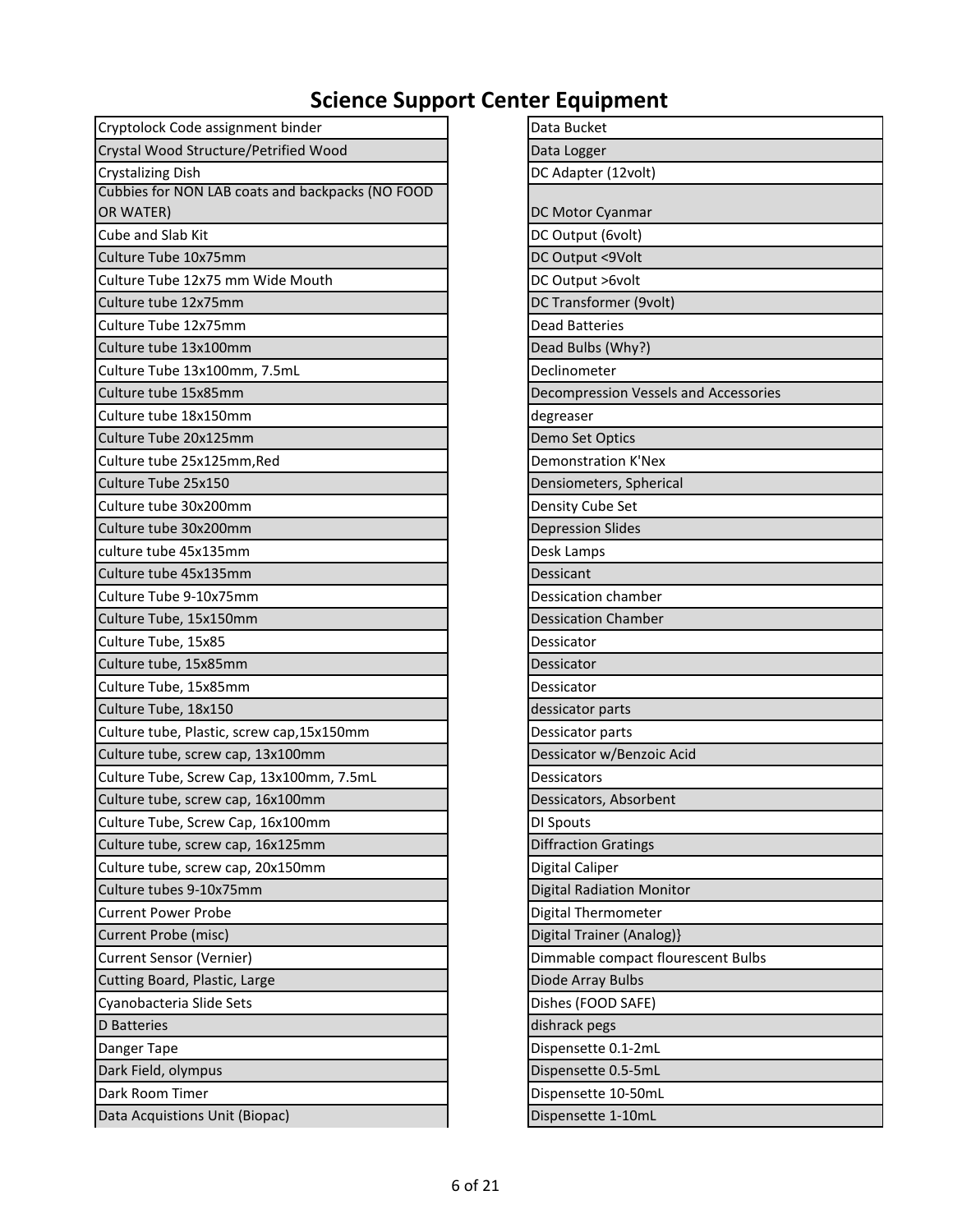| Dispensette 5-25mL                    | <b>Eckman Dredges</b>                    |
|---------------------------------------|------------------------------------------|
| Dispensette Adapter and Parts         | <b>Eclipse Glasses</b>                   |
| <b>Dispensette Tools</b>              | <b>Eco-Powered Engine Kits</b>           |
| <b>Dispensette Tubing</b>             | <b>EKG</b> sensor                        |
| Disposable Biopac Mouth Pieces        | <b>Electrical Connectors</b>             |
| Dissecting Dish, Parafin Wax          | <b>Electrical Cords</b>                  |
| <b>Dissecting Kit Checklist</b>       | <b>Electrical tape</b>                   |
| Dissecting Kits, Regular              | Electroanalysis Apparatus                |
| Dissecting Petri Dish                 | <b>Electrochem Supplies</b>              |
| <b>Dissecting Scope Field Bottoms</b> | Electrode Kit                            |
| <b>Dissection Pan Wax</b>             | Electrodes (Biopac)                      |
| Dissection Tray (Large Sheet Pan)     | <b>Electronic Balast</b>                 |
| Dissection Tray (Small)               | Electronic Project Lab                   |
| <b>Dissection Tray Wax</b>            | Electrophoresis Gel Kit, Horizonatal     |
| Dissolved Oxygen Meter                | Electrophoresis Gel Kit, Horizonatal     |
| DO Probe                              | Electrophoresis Kit, Verticle            |
| Doppler Spinner                       | <b>Electrophoresis Manual</b>            |
| Dot Stickers                          | <b>Electrophoresis Power Supply</b>      |
| Double Concave Lenses                 | <b>Electrophoresis Spare Parts</b>       |
| <b>Drafting Compass</b>               | Electrophoresis Spare Parts              |
| <b>Dredges</b>                        | Electrostatics                           |
| Drill (power)                         | Embrology                                |
| Drill bits                            | <b>Embrology Slide Sets</b>              |
| <b>Drinking Bird</b>                  | <b>Emergency Blankets</b>                |
| Drop Counter (Vernier)                | <b>Emergency Clothing</b>                |
| <b>Dropper Bulb</b>                   | Emmergence Trap (Insect)                 |
| Dropper, leakproof                    | <b>Empty Spectrum Tube Holder</b>        |
| drummond pipette aid                  | Envelopes (Evergreen Stamped)            |
| drummond power supply                 | ероху                                    |
| <b>Drunk Goggles</b>                  | epoxy (2 part)                           |
| Duct tape                             | <b>Eppendorf Tube Rack</b>               |
| <b>Dumas Tubes</b>                    | Equality in science binder               |
| Duran Bottles 1000 mL                 | Eraser                                   |
| Duran Bottles 1000 mL                 | Erlenmeyer flask, Glass 1000ml           |
| Duran Bottles 1000 mL                 | Erlenmeyer flask, Glass 10ml             |
| Duran Bottles 100mL                   | Erlenmeyer flask, Glass 125ml            |
| Duran Bottles 250mL                   | Erlenmeyer flask, Glass 125ml            |
| Duran Bottles 500 mL                  | Erlenmeyer flask, Glass 2000ml           |
| Duran Bottles, 1000mL                 | Erlenmeyer flask, Glass 250ml            |
| Duran Bottles, 125mL                  | Erlenmeyer flask, Glass 250ml            |
| Duran Bottles, 2000mL                 | Erlenmeyer flask, Glass 4000ml           |
| Duran Bottles, 500mL                  | Erlenmeyer flask, Glass 500ml            |
| <b>Dusters</b>                        | Erlenmeyer flask, Glass 50ml             |
| Dyanometer(Hand)                      | Erlenmeyer flask, Nalgene plastic 2000ml |
| Echo Meter                            | Erlenmeyer flask, Nalgene plastic 200ml  |

| <b>Eckman Dredges</b>                    |
|------------------------------------------|
| <b>Eclipse Glasses</b>                   |
| <b>Eco-Powered Engine Kits</b>           |
| <b>EKG</b> sensor                        |
| <b>Electrical Connectors</b>             |
| <b>Electrical Cords</b>                  |
| <b>Electrical tape</b>                   |
| Electroanalysis Apparatus                |
| <b>Electrochem Supplies</b>              |
| Electrode Kit                            |
| Electrodes (Biopac)                      |
| Electronic Balast                        |
| Electronic Project Lab                   |
| Electrophoresis Gel Kit, Horizonatal     |
| Electrophoresis Gel Kit, Horizonatal     |
| Electrophoresis Kit, Verticle            |
| <b>Electrophoresis Manual</b>            |
| <b>Electrophoresis Power Supply</b>      |
| <b>Electrophoresis Spare Parts</b>       |
| <b>Electrophoresis Spare Parts</b>       |
| Electrostatics                           |
| Embrology                                |
| <b>Embrology Slide Sets</b>              |
| <b>Emergency Blankets</b>                |
| <b>Emergency Clothing</b>                |
| Emmergence Trap (Insect)                 |
| <b>Empty Spectrum Tube Holder</b>        |
| Envelopes (Evergreen Stamped)            |
| ероху                                    |
| epoxy (2 part)                           |
| <b>Eppendorf Tube Rack</b>               |
| Equality in science binder               |
| Eraser                                   |
| Erlenmeyer flask, Glass 1000ml           |
| Erlenmeyer flask, Glass 10ml             |
| Erlenmeyer flask, Glass 125ml            |
| Erlenmeyer flask, Glass 125ml            |
| Erlenmeyer flask, Glass 2000ml           |
| Erlenmeyer flask, Glass 250ml            |
| Erlenmeyer flask, Glass 250ml            |
| Erlenmeyer flask, Glass 4000ml           |
| Erlenmeyer flask, Glass 500ml            |
| Erlenmeyer flask, Glass 50ml             |
| Erlenmeyer flask, Nalgene plastic 2000ml |
| Erlenmeyer flask, Nalgene plastic 200ml  |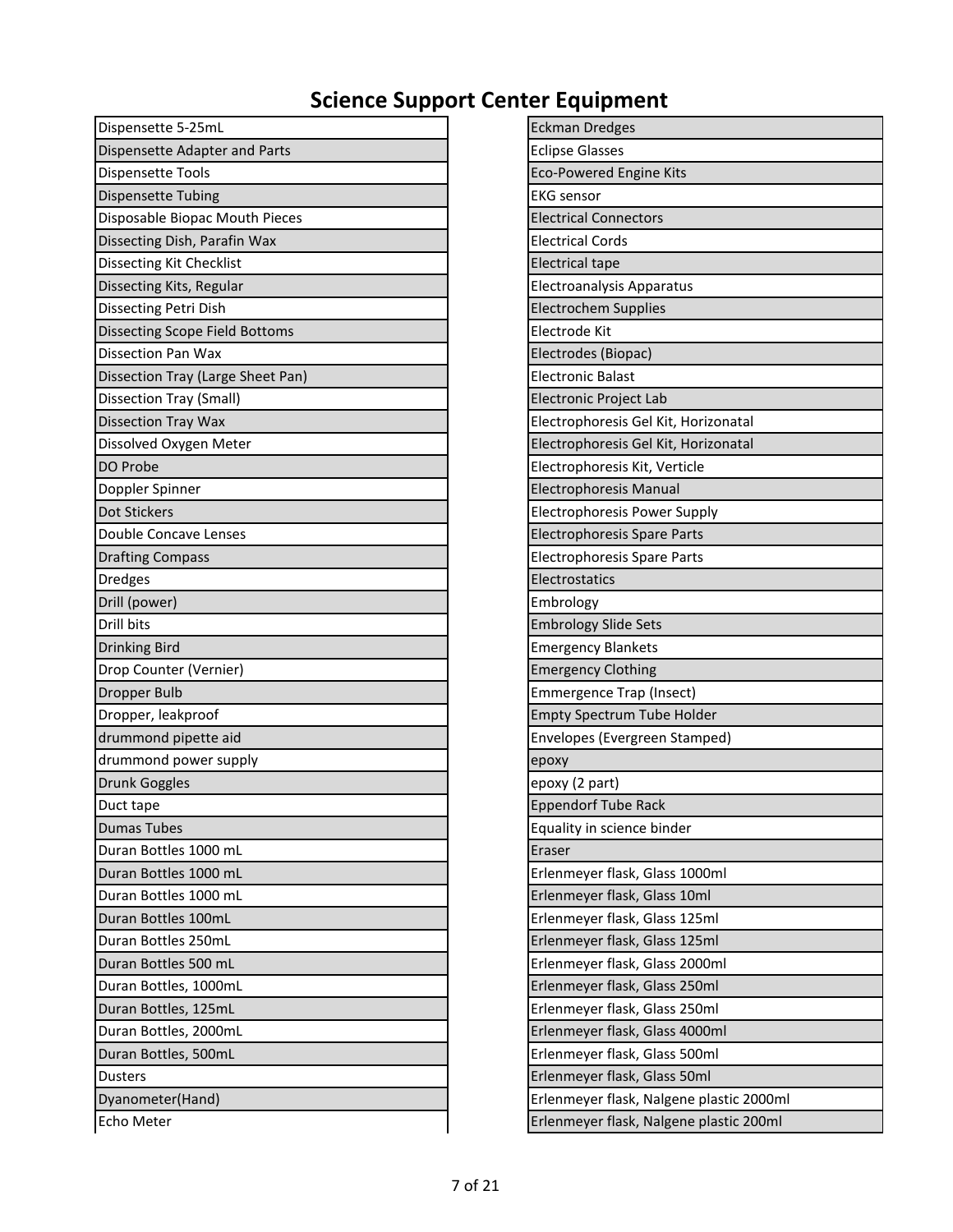| Erlenmeyer flask, Nalgene plastic 500ml               | Filter, Solar                            |
|-------------------------------------------------------|------------------------------------------|
| Erlenmeyer flask, Nalgene plastic 50ml                | Filter, Vacuum flask                     |
| Erlenmeyer flask, Polycarbonate 125ml                 | <b>Filters</b>                           |
| Erlenmeyer flask, Polycarbonate 250ml                 | <b>Finger Clamp Parts</b>                |
| Erlenmeyer flask, Polycarbonate 25ml                  | Fire Syringe                             |
| Erlenmeyer flask, Polycarbonate 500ml                 | First Aide Handbook                      |
| <b>Ethanol Burner</b>                                 | First aide surplus                       |
| <b>Ethernet Cable</b>                                 | Fishing Weights (Cylinder)               |
| Evaporation disk, ceramic                             | Fishing Weights (LEAD)                   |
| Evaporation Disk, Ceramic                             | <b>Flagging Tape</b>                     |
| evaporation disk, glass                               | Flame Screen with Stand                  |
| <b>Evaporation Disk, Glass</b>                        | Flame Screen, Assorted Sizes             |
| Example goggles                                       | FlashLights                              |
| Expo Erasers and extra replacement felt               | <b>Flask Stoppers</b>                    |
| Expo marckers                                         | Flask, Filter/Vacuum 1 L, 1000 mL        |
| Expo spray                                            | Flask, Filter/Vacuum 125 mL              |
| Eye Pads                                              | Flask, Filter/Vacuum 2 L, 2000 mL        |
| Falcon Tube 3mL                                       | Flask, Filter/Vacuum 4 L, 4000 mL        |
| Falcon Tube, Glass                                    | Flask, Filter/Vacuum 500 mL              |
| Falcon Tube, Glass, 12mL                              | Flask, Filter/Vacuum 50mL, 100mL, 250 mL |
| Falcon Tube, Glass, 25mL                              | Flask, Volumetric, 10 mL                 |
| Falcon Tube, Plastic, 15mL                            | Flask, Volumetric, 100 mL                |
| Fan (Box, window, small)                              | Flask, Volumetric, 1000 mL               |
| Fan (Box, window, small)                              | Flask, Volumetric, 1000 mL               |
| Feathers                                              | Flask, Volumetric, 200 mL                |
| Felt (Adhesive)                                       | Flask, Volumetric, 2000 mL               |
| <b>Fiber Optic Cables</b>                             | Flask, Volumetric, 25 mL                 |
| <b>Fiber Salt Bridge</b>                              | Flask, Volumetric, 250 mL                |
| Fiberoptic                                            | Flask, Volumetric, 5 mL                  |
| Field Flags/Survey Markers                            | Flask, Volumetric, 50 mL                 |
| Field Guide, Birds                                    | Flask, Volumetric, 500 mL                |
| Field Microscopes (in boxes)                          | <b>FLIR</b>                              |
| Field Trip First Aide Kits (Ready to check out, fully |                                          |
| stocked)                                              | <b>Floating Magnet</b>                   |
| Filter adapter                                        | Flood Light Bulbs                        |
| <b>Filter Adapter</b>                                 | Flood Light Bulbs (extra)                |
| Filter Aparatus, Nalgene, Parts                       | Flourescent Bulb 40 watt                 |
| Filter Aparatus, Nalgene, Plastic, 250 mL (with lid)  | Flourescent Bulbs Long                   |
| Filter Aparatus, Nalgene, Plastic, 500 mL (with lid)  | Flourescent Tube Light                   |
| Filter funnels (plastic)                              | Flourist pebbles                         |
| Filter, Glass, Frited, Narrow, Large                  | Flow Meter, Gas Bubble                   |
| Filter, Glass, Frited, Narrow, Medium, 30mL & 50mL    | Folders (metal arm)                      |
| Filter, Glass, Frited, Narrow, Small                  | <b>Folsom Plankton Splitters</b>         |

| Filter, Solar                            |
|------------------------------------------|
| Filter, Vacuum flask                     |
| <b>Filters</b>                           |
| <b>Finger Clamp Parts</b>                |
| <b>Fire Syringe</b>                      |
| First Aide Handbook                      |
| First aide surplus                       |
| Fishing Weights (Cylinder)               |
| Fishing Weights (LEAD)                   |
| <b>Flagging Tape</b>                     |
| Flame Screen with Stand                  |
| Flame Screen, Assorted Sizes             |
| FlashLights                              |
| <b>Flask Stoppers</b>                    |
| Flask, Filter/Vacuum 1 L, 1000 mL        |
| Flask, Filter/Vacuum 125 mL              |
| Flask, Filter/Vacuum 2 L, 2000 mL        |
| Flask, Filter/Vacuum 4 L, 4000 mL        |
| Flask, Filter/Vacuum 500 mL              |
| Flask, Filter/Vacuum 50mL, 100mL, 250 mL |
| Flask, Volumetric, 10 mL                 |
| Flask, Volumetric, 100 mL                |
| Flask, Volumetric, 1000 mL               |
| Flask, Volumetric, 1000 mL               |
| Flask, Volumetric, 200 mL                |
| Flask, Volumetric, 2000 mL               |
| Flask, Volumetric, 25 mL                 |
| Flask, Volumetric, 250 mL                |
| Flask, Volumetric, 5 mL                  |
| Flask, Volumetric, 50 mL                 |
| Flask, Volumetric, 500 mL                |
| FLIR                                     |
| <b>Floating Magnet</b>                   |
| Flood Light Bulbs                        |
| Flood Light Bulbs (extra)                |
| Flourescent Bulb 40 watt                 |
| Flourescent Bulbs Long                   |
| Flourescent Tube Light                   |
| Flourist pebbles                         |
| Flow Meter, Gas Bubble                   |
| Folders (metal arm)                      |
| <b>Folsom Plankton Splitters</b>         |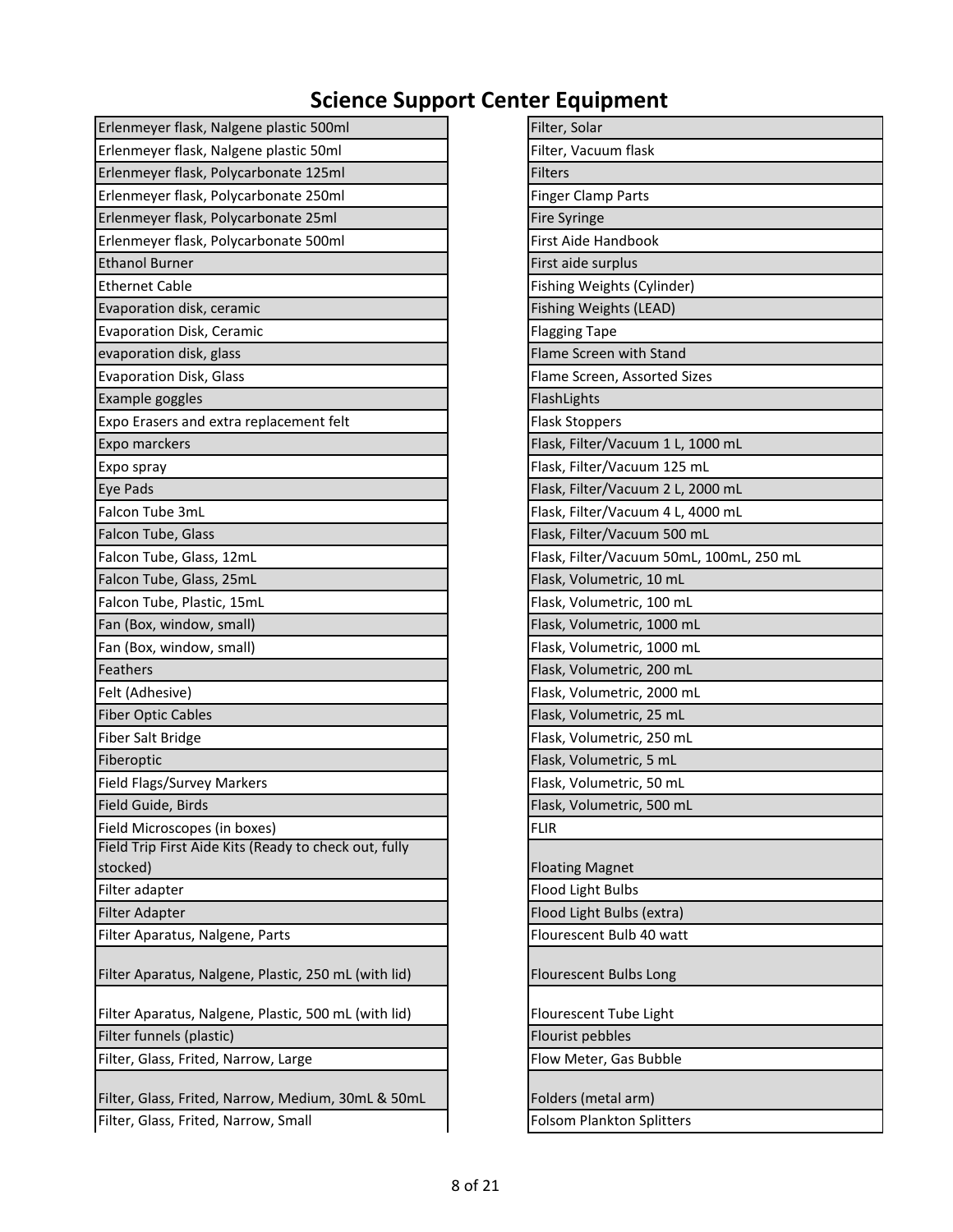| <b>Food Mixers</b>                                                                   | Funnel, Seperatory 1000 mL                          |
|--------------------------------------------------------------------------------------|-----------------------------------------------------|
| Food Processor                                                                       | Funnel, Seperatory 125-250 mL                       |
| <b>Food Processor</b>                                                                | Funnel, Seperatory 30 mL                            |
| Foot Pump                                                                            | Funnel, Seperatory 500 mL                           |
| Forceps, Blunt                                                                       | Funnel, Seperatory 60 mL                            |
| Forceps, Sharp                                                                       | Funnel, Seporatory 60 mL, 125 mL                    |
| <b>Forensics Slide Sets</b>                                                          | Funnel, Seporatory, Squibb 2000 mL                  |
| Forks                                                                                | Fuses (misc)                                        |
| <b>Fossil Trays</b>                                                                  | Fuses(giant)                                        |
| Franceformer                                                                         | Fuses, Multimeter                                   |
| Frank Hertz Apparatus                                                                | Galileo Scope                                       |
| French Cell N2 Bomb                                                                  | Galileo Scope                                       |
| <b>Freshwater Ecology</b>                                                            | <b>Game Cameras</b>                                 |
| Fridge (NON LAB)                                                                     | <b>Gas Bubble Flow Meter</b>                        |
| Frisbee                                                                              | <b>Gas Flow Meter</b>                               |
| <b>Fuel Stablizer</b>                                                                | Gas Law Kit                                         |
| <b>Function Generators</b>                                                           | Gas Law Kit                                         |
| Fungi                                                                                | Gas Leak Detector                                   |
| Funnel Automotive, Small (yellow)                                                    | Gas Line Splitter                                   |
| Funnel, Automotive, Large (red)                                                      | Gas Line, Copper                                    |
| Funnel, Ceramic, Buchner (with Vacuum port 11 cm)<br>Funnel, Ceramic, Buchner 7.0 cm | <b>Gas Regulator</b><br>Gas Regulator CGA 320, CO2  |
| Funnel, Ceramic, Buchner, 9.0 cm                                                     | Gas Regulator CGA 346                               |
| Funnel, Ceramic, Hirsch                                                              | Gas Regulator CGA 350                               |
| Funnel, Glass, Fritted, Large                                                        | Gas Regulator CGA 350, CH4, H2, CO                  |
| Funnel, Glass, Fritted, Medium                                                       | Gas Regulator CGA 510, Acetylene                    |
| Funnel, Glass, Fritted, Small                                                        | Gas Regulator CGA 530                               |
| Funnel, Glass, Liquid, Extra Large                                                   | Gas Regulator CGA 540, Oxygen                       |
| Funnel, Glass, Liquid, Extra Small                                                   | Gas Regulator CGA 580, He, N2, Ar                   |
| Funnel, Glass, Liquid, Large                                                         | Gas Regulator CGA 590, Industrial Air               |
| Funnel, Glass, Liquid, Large                                                         | Gas Regulator CGA 660, NO2, N2O3, COF2              |
| Funnel, Glass, Liquid, Medium                                                        | Gas Regulator CGA 679, Flourine                     |
| Funnel, Glass, Liquid, Small                                                         | <b>Gas Shutoff Valve</b>                            |
| Funnel, Glass, Powder, Large                                                         | Gauze                                               |
| Funnel, Glass, Powder, Medium                                                        | Gauze Pads                                          |
| Funnel, Glass, Powder, Small                                                         | <b>Gears and Pulleys</b>                            |
| Funnel, Glass, XXL                                                                   | Geissler Spectrum Tubes                             |
| Funnel, Plastic, Buchner, 4.5 cm                                                     | Gel Electrophoresis Kit, Verticle, Protein Analysis |
| Funnel, Plastic, Buchner, 5.5 cm                                                     | Gencons                                             |
| Funnel, Plastic, Liquid, Extra Large                                                 | Gender buttons                                      |
| Funnel, Plastic, Liquid, Extra Small                                                 | <b>General Botany Slide Set</b>                     |
| Funnel, Plastic, Liquid, Large                                                       | Generator (Steam)                                   |
|                                                                                      |                                                     |
| Funnel, Plastic, Powder, Medium                                                      | Generator, Wave                                     |

| Funnel, Seperatory 1000 mL                          |
|-----------------------------------------------------|
| Funnel, Seperatory 125-250 mL                       |
| Funnel, Seperatory 30 mL                            |
| Funnel, Seperatory 500 mL                           |
| Funnel, Seperatory 60 mL                            |
| Funnel, Seporatory 60 mL, 125 mL                    |
| Funnel, Seporatory, Squibb 2000 mL                  |
| Fuses (misc)                                        |
| Fuses(giant)                                        |
| Fuses, Multimeter                                   |
| Galileo Scope                                       |
| Galileo Scope                                       |
| <b>Game Cameras</b>                                 |
| <b>Gas Bubble Flow Meter</b>                        |
| <b>Gas Flow Meter</b>                               |
| Gas Law Kit                                         |
| Gas Law Kit                                         |
| <b>Gas Leak Detector</b>                            |
| <b>Gas Line Splitter</b>                            |
| Gas Line, Copper                                    |
|                                                     |
| <b>Gas Regulator</b>                                |
| Gas Regulator CGA 320, CO2                          |
| Gas Regulator CGA 346                               |
| Gas Regulator CGA 350                               |
| Gas Regulator CGA 350, CH4, H2, CO                  |
| Gas Regulator CGA 510, Acetylene                    |
| Gas Regulator CGA 530                               |
| Gas Regulator CGA 540, Oxygen                       |
| Gas Regulator CGA 580, He, N2, Ar                   |
| Gas Regulator CGA 590, Industrial Air               |
| Gas Regulator CGA 660, NO2, N2O3, COF2              |
| Gas Regulator CGA 679, Flourine                     |
| <b>Gas Shutoff Valve</b>                            |
| Gauze                                               |
| <b>Gauze Pads</b>                                   |
| <b>Gears and Pulleys</b>                            |
| Geissler Spectrum Tubes                             |
| Gel Electrophoresis Kit, Verticle, Protein Analysis |
| Gencons                                             |
| <b>Gender buttons</b>                               |
| <b>General Botany Slide Set</b>                     |
| Generator (Steam)                                   |
| Generator, Wave                                     |
| <b>GeoMag Kit</b>                                   |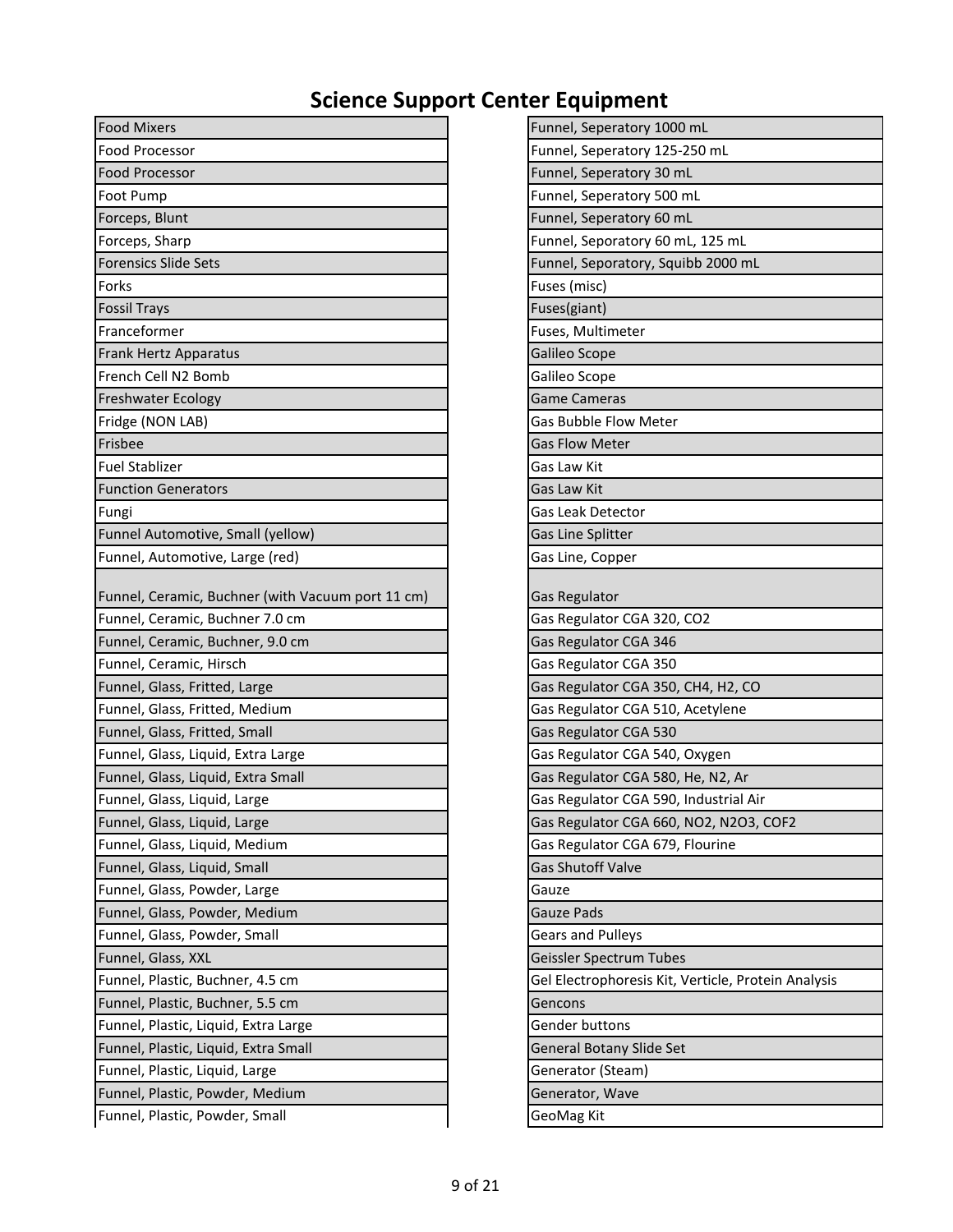| GHS/HMIS caution symbols stickers                                 | Graduated/serological pipette 5/10mL in 1/100 |
|-------------------------------------------------------------------|-----------------------------------------------|
| <b>Giant Fuses</b>                                                | <b>Graphite Crucible</b>                      |
| Ginsberg Electric Calorimeter                                     | Graphite Electrode                            |
| <b>Glass Block</b>                                                | Grater                                        |
| Glass Cleaner (windex)                                            | <b>Gravity Balance</b>                        |
| <b>Glass Fritted Column</b>                                       | <b>Gravity Block Set</b>                      |
| Glass Plates, Physics                                             | Gravity Cylinder Set (specific)               |
| <b>Glass Salt Bridge</b>                                          | Grease (misc)                                 |
| Globes                                                            | Green Dots for Complete Kits (neon green)     |
| Glove $(M + XL)$                                                  | <b>Green Nature Demonstration Kit</b>         |
| Gloves                                                            | Gyroscopes                                    |
| Gloves (Gardening, Welding, etc)                                  | H Spectrum Tube                               |
| <b>Glow Lamp Bulbs</b>                                            | <b>Hackey Sack</b>                            |
| Glue                                                              | <b>Hair Dryers</b>                            |
| <b>Glue Sticks</b>                                                | Halogen 50 watt Bulbs                         |
| Glue Sticks (For hot Glue Gun)                                    | Halogen 75 watt Bulbs                         |
| Glue(misc)                                                        | Halogen Bulbs MEDIUM (Various Wattage)        |
| Glycerol                                                          | Halogen Bulbs SMALL (Various Wattage)         |
| Goggles (Checkout)                                                | Halogen Lights                                |
| go-jo                                                             | Halogen Lights                                |
| <b>GPS</b>                                                        | Halogen Lights                                |
| <b>GPS Accessories</b>                                            | Hammers                                       |
| Graduated Cylinder, 10 mL                                         | Hammers                                       |
| Graduated Cylinder, 250-500 mL                                    | <b>Hand Pump</b>                              |
| Graduated Cylinder, Glass 2000ml                                  | <b>Hand Rake</b>                              |
| Graduated Cylinder, Glass 4000ml                                  | <b>Hand Sanitizer</b>                         |
| Graduated Cylinder, Plastic 1000ml                                | <b>Hand Warmers</b>                           |
| Graduated Cylinder, Plastic 2000ml                                | Hanna Power Cords                             |
| Graduated Cylinder, Plastic 4000ml                                | <b>Hard Tissue</b>                            |
| Graduated Cylinder, Plastic 500ml                                 | <b>Hazard communication WACS binder</b>       |
| Graduated Cylinder, Vacuum Filtration Clamp 50-100                |                                               |
| mL                                                                | Hdrogen Car Kit                               |
| Graduated Cylinder, Vacuum Filtration Clamp Plastic,<br>10-100 mL | He Spectrum Tube                              |
|                                                                   |                                               |
| Graduated Cylinder, Vacuum Filtration Clamp, 25 mL                | <b>Head Phones</b>                            |
| Graduated pipette 10mL in 1/10, blow out tip                      | Headphones, biopac                            |
| Graduated pipette 10mL in 1/10, blow out tip                      | <b>Heart Rate Monitor</b>                     |
| Graduated pipette 25mL in 1/10                                    | Heat conductometer                            |
| Graduated pipette 2mL in 1/10                                     | <b>Heat Gun</b>                               |
| Graduated pipette 5mL in 1/10                                     | <b>Heat Lamp Bulbs</b>                        |
| Graduated/serological pipette 1/10mL in 1/100                     | <b>Heat Mantles</b>                           |
| Graduated/serological pipette 1mL in 1/10                         | Heat shrink tubing                            |
| Graduated/serological pipette 1mL in 1/100                        | <b>Heating Probes</b>                         |
| Graduated/serological pipette 2/10mL in 1/100                     | <b>Heating Rods</b>                           |
| Graduated/serological pipette 2mL in 1/100                        | Heavy Liquid Hydrometers 1100-1200            |

| Graduated/serological pipette 5/10mL in 1/100 |
|-----------------------------------------------|
| <b>Graphite Crucible</b>                      |
| Graphite Electrode                            |
| Grater                                        |
| Gravity Balance                               |
| <b>Gravity Block Set</b>                      |
| Gravity Cylinder Set (specific)               |
| Grease (misc)                                 |
| Green Dots for Complete Kits (neon green)     |
| <b>Green Nature Demonstration Kit</b>         |
| Gyroscopes                                    |
| H Spectrum Tube                               |
| <b>Hackey Sack</b>                            |
| Hair Dryers                                   |
| Halogen 50 watt Bulbs                         |
| Halogen 75 watt Bulbs                         |
| Halogen Bulbs MEDIUM (Various Wattage)        |
| Halogen Bulbs SMALL (Various Wattage)         |
| Halogen Lights                                |
| Halogen Lights                                |
| Halogen Lights                                |
| <b>Hammers</b>                                |
| Hammers                                       |
| <b>Hand Pump</b>                              |
| <b>Hand Rake</b>                              |
| <b>Hand Sanitizer</b>                         |
| <b>Hand Warmers</b>                           |
| <b>Hanna Power Cords</b>                      |
| <b>Hard Tissue</b>                            |
| Hazard communication WACS binder              |
|                                               |
| Hdrogen Car Kit                               |
| He Spectrum Tube                              |
|                                               |
| <b>Head Phones</b>                            |
| Headphones, biopac                            |
| <b>Heart Rate Monitor</b>                     |
| Heat conductometer                            |
| Heat Gun                                      |
| Heat Lamp Bulbs                               |
| Heat Mantles                                  |
| Heat shrink tubing                            |
| <b>Heating Probes</b>                         |
| <b>Heating Rods</b>                           |
| Heavy Liquid Hydrometers 1100-1200            |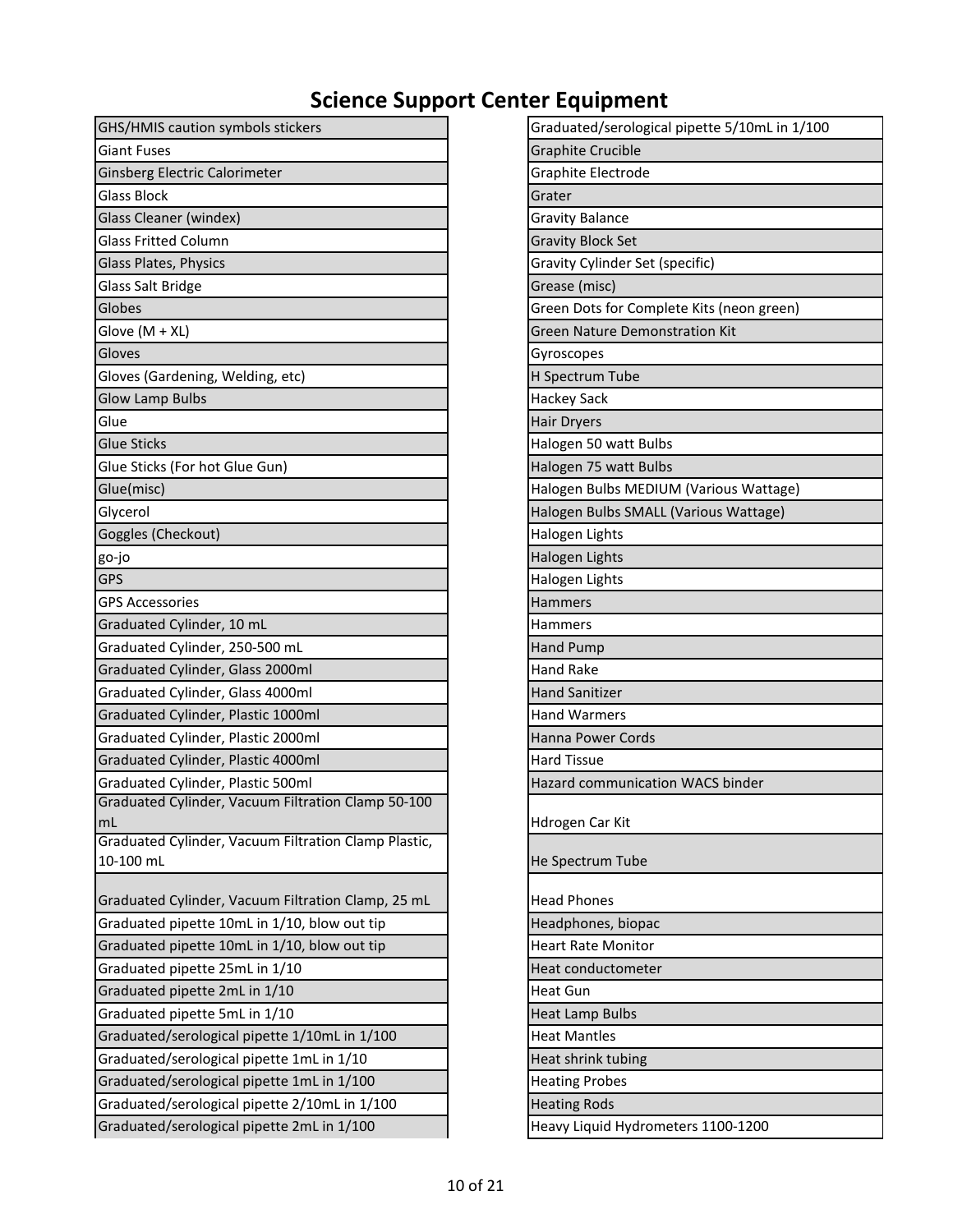| Hemostats                              | Interference Plate                                     |
|----------------------------------------|--------------------------------------------------------|
| He-Ne Goggles                          | Invertebrate Slide Set                                 |
| He-Ne Laser                            | Iodine (providone (1:10) Solution)                     |
| <b>Hg Spectrum Tube</b>                | Iodine Prep Pads                                       |
| Highlighters                           | Ion Specific Probes (Calcium, Chloride, etc) (Vernier) |
| <b>Histology Replacement Slides</b>    | Iron on fabric labels                                  |
| <b>Histology Slide Sets</b>            | Irons                                                  |
| Histology, Human Diseases              | <b>Irrometer Supplies</b>                              |
| <b>HMIS blank stickers</b>             | <b>Irrometers</b>                                      |
| <b>HMIS Labels</b>                     | ISE Amplifier (Vernier)                                |
| HOBO Optic USB Base Statron            | Jars, Lab Use Only                                     |
| Hole Punchers(single)                  | Kahlisco Stream Sediment Sampler                       |
| Hooks                                  | Key box                                                |
| Hose and Connector, gas                | Key Lockbox                                            |
| <b>Hot Blocks</b>                      | Key Log                                                |
|                                        | kicthen supplies: salt, pepper, food wrap, ziplocks ar |
| <b>Hot Glue Gun</b>                    | napkins                                                |
| Hot Pad/Oven Mitt/Heat Gloves          | <b>Kill Jars</b>                                       |
| Hot Plate Temperatur Controls          | <b>Killawatt Meter</b>                                 |
| Hot Plate/Stirrers                     | Kim Wipes                                              |
| <b>Hot Plate/Stirrers</b>              | Kitchen Style Tong                                     |
| <b>Hot Plate/Stirrers</b>              | Kitchen Utensils (FOOD SAFE)                           |
| <b>Hot Water Maker</b>                 | <b>K'Nex</b>                                           |
| <b>Hybridization Oven</b>              | <b>K'Nex Cork Boards</b>                               |
| Hygrometers                            | Knives                                                 |
| I.Q. pH meters                         | Lab Safety Contracts                                   |
| Ice Bucket                             | Lab Stand Base, Small and Large                        |
| Ice Tray                               | Lab Stand Base, Trigonial                              |
| Illiminator                            | Lab Stand Pole, Small, Med, Large                      |
| <b>Immersion Heaters</b>               | Lab Tape (SSC)                                         |
| Immersion oil                          | Lab Thermometer                                        |
| Incandescent Bulbs, Standard           | Label Maker (1)                                        |
| <b>Increment Tree Borers</b>           | Label Maker (2)                                        |
| <b>Inflation Needels</b>               | Label Maker (Brother)                                  |
| Infra Red Thermometer                  | Label Maker (P-Touch)                                  |
| Ink Rollers (for pricing gun)          | Label supplies                                         |
| <b>Inoculating Loops</b>               | Labels (blank)                                         |
| Insect Boxes (small, Medium and Large) | LabQUEST (Vernier)                                     |
| insect mounting point punch            | LabQUEST 2 (Vernier)                                   |
| Insect Trap (Bucket and Black Light)   | LabQuest Charging Station (Vernier)                    |
| <b>Insect Wings</b>                    | Ladle                                                  |
| Insects                                | <b>Laminating Pouches</b>                              |
| Insta-Glucose (tablets and gel)        | Lamintor (top of unit)                                 |
| <b>Instant Cold Pack</b>               | Lamps                                                  |
| Insulating Head Pad and Wrap           | Lamps UVP Pen-Ray                                      |

| Interference Plate                                      |
|---------------------------------------------------------|
| <b>Invertebrate Slide Set</b>                           |
| Iodine (providone (1:10) Solution)                      |
| Iodine Prep Pads                                        |
|                                                         |
| Ion Specific Probes (Calcium, Chloride, etc) (Vernier)  |
| Iron on fabric labels                                   |
| Irons                                                   |
| <b>Irrometer Supplies</b>                               |
| <b>Irrometers</b>                                       |
| ISE Amplifier (Vernier)                                 |
| Jars, Lab Use Only                                      |
| Kahlisco Stream Sediment Sampler                        |
| Key box                                                 |
| Key Lockbox                                             |
| Key Log                                                 |
| kicthen supplies: salt, pepper, food wrap, ziplocks and |
| napkins                                                 |
| Kill Jars                                               |
| <b>Killawatt Meter</b>                                  |
| Kim Wipes                                               |
| Kitchen Style Tong                                      |
| Kitchen Utensils (FOOD SAFE)                            |
| K'Nex                                                   |
| <b>K'Nex Cork Boards</b>                                |
| <b>Knives</b>                                           |
| Lab Safety Contracts                                    |
| Lab Stand Base, Small and Large                         |
| Lab Stand Base, Trigonial                               |
| Lab Stand Pole, Small, Med, Large                       |
| Lab Tape (SSC)                                          |
| Lab Thermometer                                         |
| Label Maker (1)                                         |
| Label Maker (2)                                         |
| Label Maker (Brother)                                   |
| Label Maker (P-Touch)                                   |
| Label supplies                                          |
| Labels (blank)                                          |
| LabQUEST (Vernier)                                      |
| LabQUEST 2 (Vernier)                                    |
| LabQuest Charging Station (Vernier)                     |
| Ladle                                                   |
| <b>Laminating Pouches</b>                               |
| Lamintor (top of unit)                                  |
| Lamps                                                   |
| Lamps UVP Pen-Ray                                       |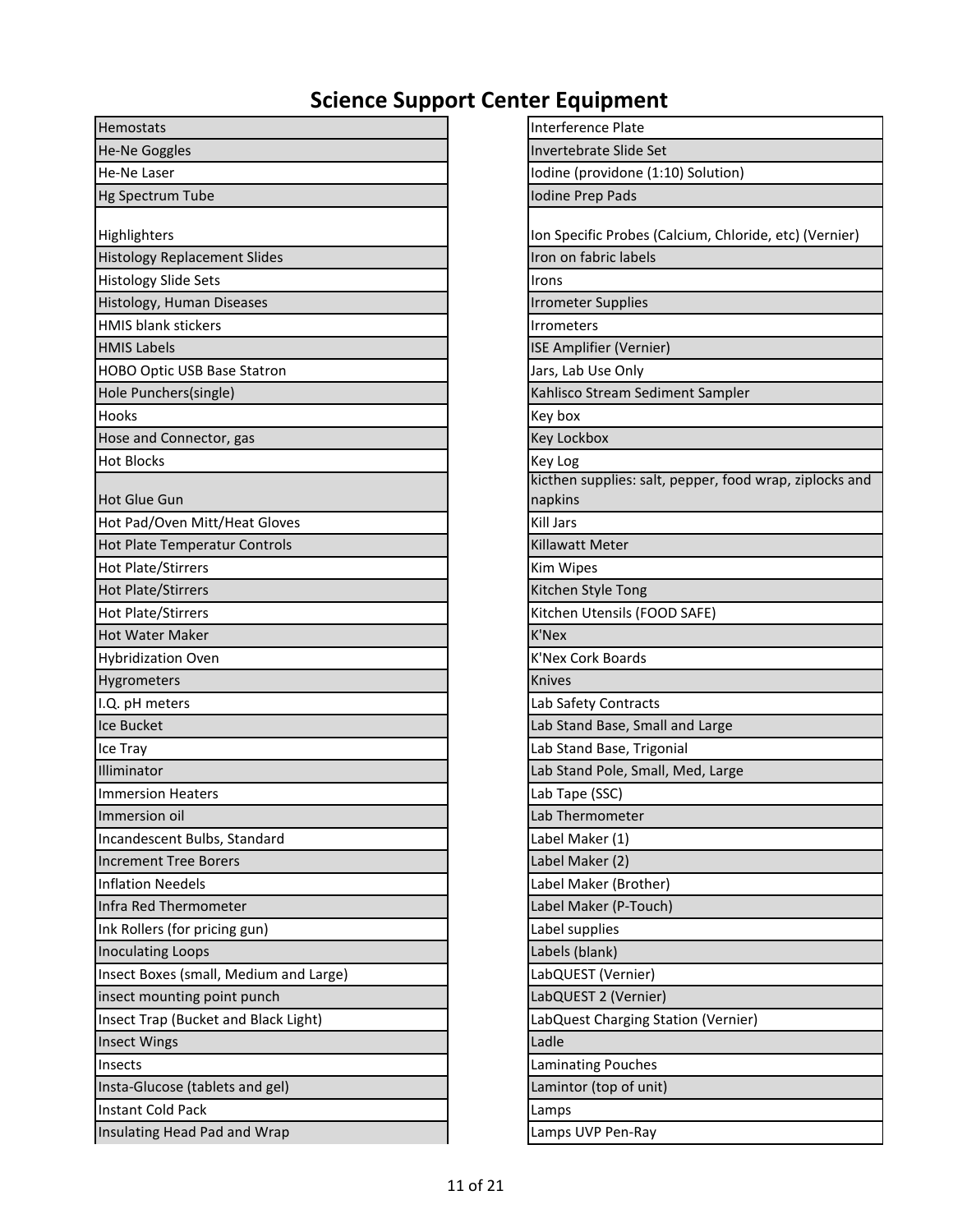| Laptops                             | Light Box                                  |
|-------------------------------------|--------------------------------------------|
| Laptops                             | Light Bulb 82v/360w                        |
| Large Bungee Cords                  | Light Bulbs (camera)                       |
| Large Metal Sheet Pan               | Light bulbs (microscopes)                  |
| Large Sieves                        | Light Bulbs (SMALL, Assorted)              |
| Large Slides                        | <b>Light Fixtures</b>                      |
| Large Tripods                       | Light Hydrometer 0.9-1.1                   |
| Large Tripods                       | <b>Light Meters</b>                        |
| <b>Laser Assecories</b>             | <b>Light Parts</b>                         |
| Laser Holography Set                | Light Probe                                |
| laser jet ink cartridges            | <b>Light Sensor</b>                        |
| Laser Levels                        | Light Source (Optics Bench LZ)             |
| Laser Mate Colminators              | Light Trap (Aquatic)                       |
| <b>Laser Pointer Batteries</b>      | Lights (Assorted)                          |
| Laser Pointer Blue                  | <b>Lock Down Accessories</b>               |
| Laser Pointer Green                 | Lock Down Cables (With Locks)              |
| Laser Pointer Red                   | Lock Down Cables (Without Locks)           |
| Laser Range Finders                 | Lockbox, for Keys                          |
| Laser Receiver                      | Locker Combo binder                        |
| <b>Lattice Connectors</b>           | Logic Probe                                |
| Lead Shot                           | Loop Sterilizer (Bacto-Cinerator)          |
| Lead Wire                           | Loupes                                     |
| Leaf, Stem, Root, Monocot Slide Set | Magentic Stir Bar (Various Sizes)          |
| Lecture Bottle Stand/Holder         | <b>Magentic Wire Coil</b>                  |
| <b>LED Bulbs</b>                    | Magna Probe                                |
| LED Bulbs (extra)                   | Magnetic clips                             |
| LED Gooseneck Lamps (Red & Black)   | <b>Magnetic Field Sensor</b>               |
| LED Light (Red)                     | Magnets                                    |
| Leica Camera Compound Scope         | <b>Magnifying Boxes</b>                    |
| Leica Camera Dissecting Scope       | <b>Mallets</b>                             |
| Leica Micro Camera Kit              | Manila Envelopes                           |
| Lens Holder                         | <b>Manual Vacuum Pumps</b>                 |
| Lenses                              | <b>Manuals A-E</b>                         |
| Lenses (Hand)                       | Manuals F-L                                |
| Lenses Plano Convex                 | Manuals M-Sco                              |
| <b>Letter Slides</b>                | Manuals Sea-Z                              |
| Levels                              | Maps                                       |
| Lid, for Canning Jars(Lab use only) | <b>Marbles</b>                             |
| Lids, Corning                       | Masking tape                               |
| Lids, HDPE/PP 23" mm                | Mass Set 250g                              |
| Lids, HDPE/PP 30" mm                | Mass Set 500g                              |
| Lids, HDPE/PP 40" mm                | Mass Set 50g                               |
| Lids, HDPE/PP 58" mm                | Masses (Various)                           |
| Lids, Miscellaneous                 | Matches, Water Proof                       |
| Lids, Nalgene                       | Material Safety Data Sheets (OLD NON USED) |

| Light Box                                   |
|---------------------------------------------|
| Light Bulb 82v/360w                         |
| Light Bulbs (camera)                        |
| Light bulbs (microscopes)                   |
| Light Bulbs (SMALL, Assorted)               |
| Light Fixtures                              |
| Light Hydrometer 0.9-1.1                    |
| Light Meters                                |
| <b>Light Parts</b>                          |
| Light Probe                                 |
| Light Sensor                                |
| Light Source (Optics Bench LZ)              |
| Light Trap (Aquatic)                        |
| Lights (Assorted)                           |
| Lock Down Accessories                       |
| Lock Down Cables (With Locks)               |
| Lock Down Cables (Without Locks)            |
| Lockbox, for Keys                           |
| Locker Combo binder                         |
| Logic Probe                                 |
| Loop Sterilizer (Bacto-Cinerator)           |
| Loupes                                      |
| Magentic Stir Bar (Various Sizes)           |
| <b>Magentic Wire Coil</b>                   |
| Magna Probe                                 |
| Magnetic clips                              |
| <b>Magnetic Field Sensor</b>                |
| Magnets                                     |
| <b>Magnifying Boxes</b>                     |
| <b>Mallets</b>                              |
| Manila Envelopes                            |
| <b>Manual Vacuum Pumps</b>                  |
| <b>Manuals A-E</b>                          |
| Manuals F-L                                 |
| <b>Manuals M-Sco</b>                        |
| Manuals Sea-Z                               |
| Maps                                        |
| Marbles                                     |
| Masking tape                                |
| Mass Set 250g                               |
| Mass Set 500g                               |
| Mass Set 50g                                |
| Masses (Various)                            |
| Matches, Water Proof                        |
| Material Safety Data Sheets (OLD NON LISED) |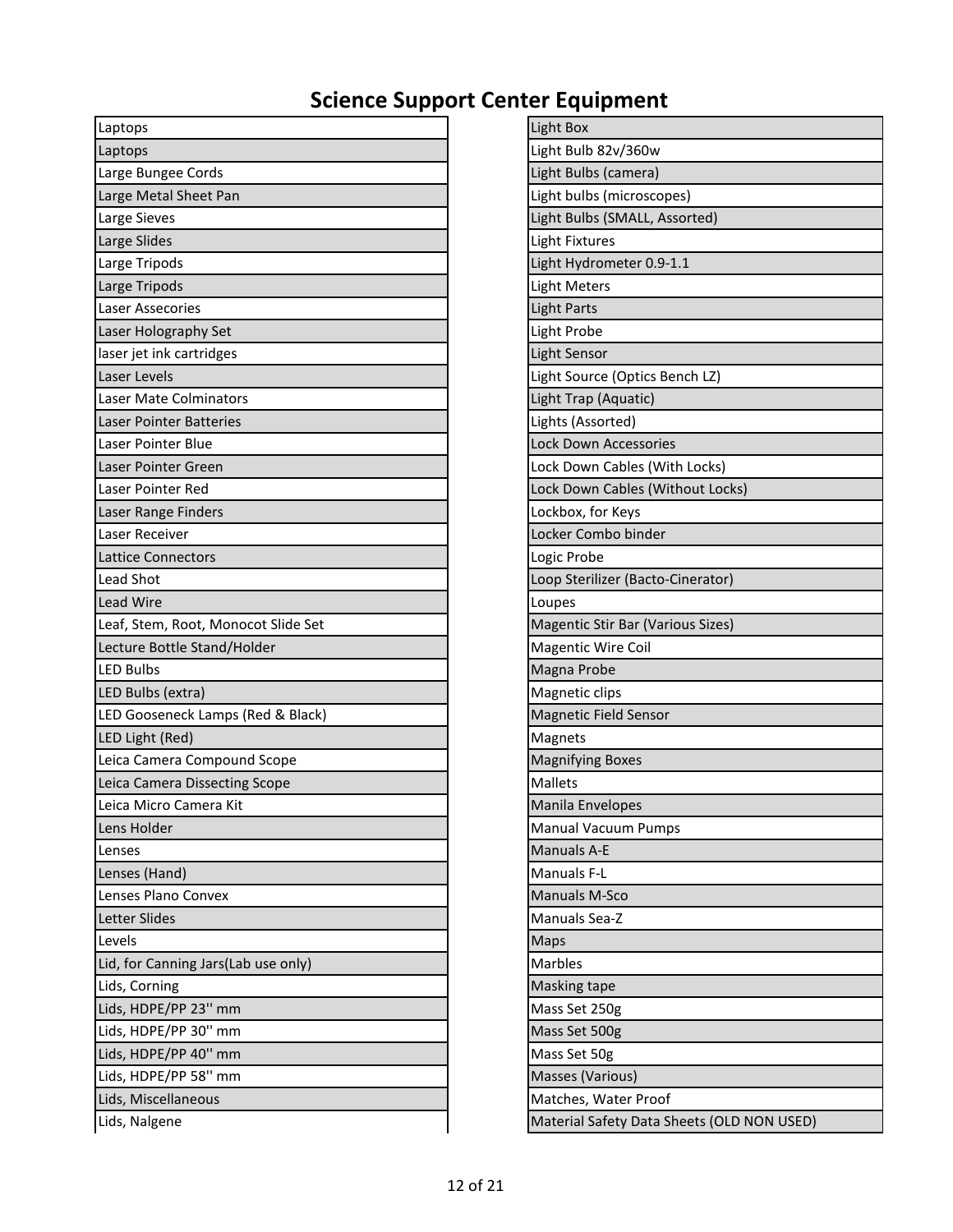| Maxi Pads (for trauma dressing)       | Microscope Light Source, Fiber Optic           |
|---------------------------------------|------------------------------------------------|
| <b>Measuring Cup (Various Sizes)</b>  | Microscope Slide Cases                         |
| <b>Mechanical Mixer</b>               | Microscope Transformer                         |
| <b>Mechanical Oscillator</b>          | Microscope, Accesory, Dissecting Stand         |
| <b>Mechanical Oscillator Supplies</b> | Microscopes Light bulbs                        |
| <b>Medicine Droppers</b>              | Microscopes, Compound                          |
| Meeker Burner                         | Microscopes, Dissecting                        |
| <b>Melting Apparatus</b>              | Milk Shake Cup                                 |
| Meniscus Lenses + & -                 | Milk Shake Mixer                               |
| Mercury Lamp                          | Milliammeter                                   |
| <b>Metal Balls (Various)</b>          | Millipore Filter Apparatus, Glass, 1 Liter     |
| Metal Blocks (Large)                  | Millipore Filter Apparatus, Glass, 250 mL      |
| <b>Metal Detector</b>                 | Millipore Filter Apparatus, Stainless          |
| Metal Fragements (Different types)    | Mini Light Bulb Sockets (Economy and Delux)    |
| Metal Hose Clamp                      | Mini Light Bulbs                               |
|                                       | minus 25 degrees celsius Biological receving a |
| <b>Metal Shapes (Various)</b>         | consumables                                    |
| <b>Metal Soil Tins</b>                | Mirror                                         |
| <b>Metal Tags</b>                     | <b>MISC Botany Slides</b>                      |
| <b>Meter Stick</b>                    | <b>Misc Microscopy Supplies</b>                |
| Meter Stick Optic Bench Mount         | Miscellaneous slides                           |
| Meter Tapes, Field                    | Molecular Model (Large)                        |
| Meter, Pico AM                        | Molecular Model Kit                            |
| Metric drill index                    | Molecular Model Kit                            |
| Micro-assesory Light                  | Molecular Model Kit                            |
| Microbiology                          | Molecular Model Kit                            |
| Microcentrifuge Rack                  | Molecular Model Kit Manual                     |
| Microextraction Filtration Set Ups    | Molecular Model Kit parts                      |
| Micromanipulator                      | Molecular Model Kit parts                      |
| Micromanipulators                     | Moleskin                                       |
| Microphone ampliphier                 | Mortar                                         |
| Micropippetor 20-200uL                | Mortar                                         |
| Micropippetor 0.1-2uL                 | Mortar and Pestle, Agate                       |
| Micropippetor 0.2-2uL                 | Mortar/pestle, agate                           |
| Micropippetor 0.5-10uL                | Mouse Trap                                     |
| Micropippetor 100-1000uL              | <b>MPLI Microphone</b>                         |
| Micropippetor 1-10mL                  | <b>Multimeter Fuses</b>                        |
| Micropippetor 2-20uL                  | <b>Multimeter Probes</b>                       |
| Micropippetor Set, for Programs, Blue | Munsell Soil Color Charts                      |
| Micropippetor Stand                   | Mutlimeter                                     |
| Microprojection Bulbs                 | Nail Polish                                    |
| Microsampling capillary pipette       | <b>Nails</b>                                   |
| Microscope Base Plates                | Ne Spectrum Tube                               |
| Microscope Light Field                | Necroscopy Blade                               |
| Microscope Light Source, Dissecting   | NEMA L5-20 Power Cable                         |

| Microscope Light Source, Fiber Optic             |
|--------------------------------------------------|
| Microscope Slide Cases                           |
| Microscope Transformer                           |
| Microscope, Accesory, Dissecting Stand           |
| Microscopes Light bulbs                          |
| Microscopes, Compound                            |
| Microscopes, Dissecting                          |
| Milk Shake Cup                                   |
| <b>Milk Shake Mixer</b>                          |
| Milliammeter                                     |
| Millipore Filter Apparatus, Glass, 1 Liter       |
| Millipore Filter Apparatus, Glass, 250 mL        |
| Millipore Filter Apparatus, Stainless            |
| Mini Light Bulb Sockets (Economy and Delux)      |
| Mini Light Bulbs                                 |
| minus 25 degrees celsius Biological receving and |
| consumables                                      |
| Mirror                                           |
| <b>MISC Botany Slides</b>                        |
| Misc Microscopy Supplies                         |
| Miscellaneous slides                             |
| Molecular Model (Large)                          |
| Molecular Model Kit                              |
| Molecular Model Kit                              |
| Molecular Model Kit                              |
| Molecular Model Kit                              |
| Molecular Model Kit Manual                       |
| Molecular Model Kit parts                        |
| Molecular Model Kit parts                        |
| Moleskin                                         |
| Mortar                                           |
| Mortar                                           |
| Mortar and Pestle, Agate                         |
| Mortar/pestle, agate                             |
| Mouse Trap                                       |
| <b>MPLI Microphone</b>                           |
| <b>Multimeter Fuses</b>                          |
| <b>Multimeter Probes</b>                         |
| <b>Munsell Soil Color Charts</b>                 |
| Mutlimeter                                       |
| Nail Polish                                      |
| <b>Nails</b>                                     |
| Ne Spectrum Tube                                 |
| Necroscopy Blade                                 |
| NEMA 15-20 Power Cable                           |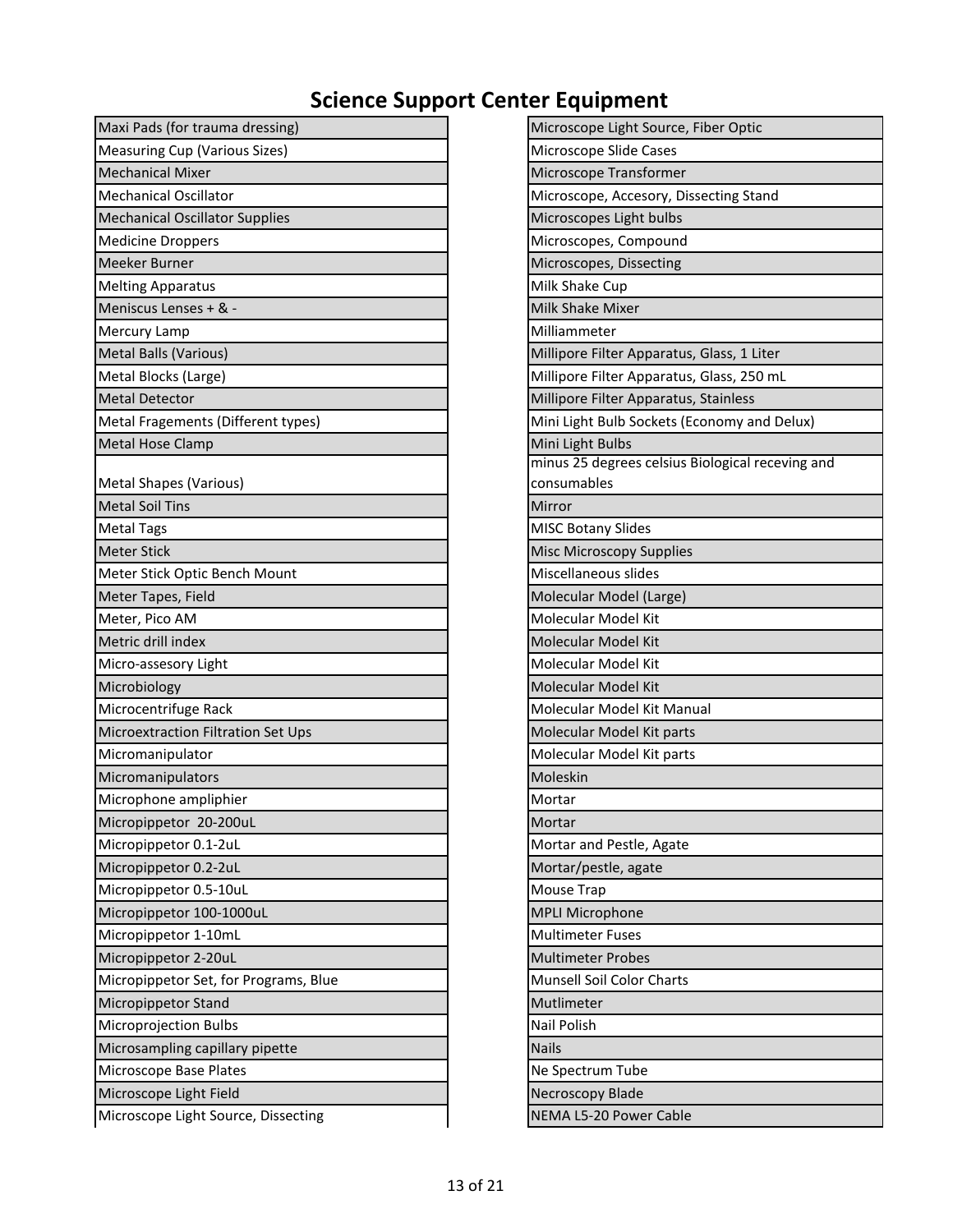| Nets, Insect                             | Page Protectors                                  |
|------------------------------------------|--------------------------------------------------|
| Nets, Plankton                           | Paint Brush, Fine Tip                            |
| Neubauer Counting Chamber, Improved      | Pan for Dissection Wax Melting                   |
| <b>Neurology Slide Sets</b>              | Paper Clips                                      |
| <b>NFPA blank stickers</b>               | paper towels (FOOD SAFE)                         |
| Nikon I-J4                               | Paper, Contrusction                              |
| Nitrogen Bomb (Cell Lysis)               | <b>Parabolic Reflectors</b>                      |
| Nose Clips (Disposable)                  | <b>Parallel Rulers</b>                           |
| Note Cards (Large)                       | Parasites                                        |
| <b>Note Pads</b>                         | Parsley Plus Refill (FOOD SAFE)                  |
| <b>Nuts</b>                              | Pasco Helmholtz Coil Base                        |
| O Spectrum Tube                          | Passive Probe 100MHZ                             |
| O2 Gas Sensor (Vernier)                  | Pastuer Pipette Bulb                             |
| Ocular Grid                              | Pathfinder (Solar)                               |
| <b>Oersteds Law Apparatus</b>            | Pb Weighed Balloons                              |
| Office Tape                              | <b>PCR Machine</b>                               |
| Oil (misc)                               | Peeler                                           |
| Opthmaloscope and Otoscope               | Pelican case for SONDE                           |
| <b>Optic Bench Accessories</b>           | Pen Light                                        |
| Optical DO Probe (Vernier)               | Pencil Shapenor                                  |
| Organ Pipe                               | <b>Pencil Shapenors</b>                          |
| O-Rings (various sizes)                  | Pencils                                          |
| Orthogonal Clamp                         | Pencils                                          |
| Oscillators, Mechanical                  | Pens                                             |
| Oscilloscopes                            | Pens                                             |
| Oscilloscopes                            | Peristaltic Pump                                 |
| Oscilloscopes                            | Peristaltic Pump                                 |
| Oscilloscopes                            | Peristaltic Pump (Water Samples)                 |
| Oscilloscopes                            | Peristaltic Tubing (vacuum)                      |
| OSHA quick cards                         | Pestle                                           |
| <b>Osmosis Demonstration Kit</b>         | Pestle                                           |
| OtoScope and Opthmaloscope               | Peter's Cans                                     |
| Otoscope Specula                         | Petri Plate, Glass, Divided                      |
| <b>OutDoor Bulbs</b>                     | Petri Plate, Glass, Large                        |
| Oven Pans, LAB USE                       | Petri Plate, Glass, Regular                      |
| Oxygen Regulators (For Bomb Calorimetes) | Petri Plate, Glass, Small                        |
| PA System (Handheld)                     | Petri Plate, Plastic, Regular                    |
| Packing List Envelopes                   | Petri Plate, Plastic, Small                      |
| Packing tape                             | Petrified Wood/Crystal Wood Structure            |
| Padded Spotting Scope/Tripod Case        | PH Amplifier (Vernier)                           |
| Padlock                                  | pH Electrodes (Oakton, Hanna, Vernier and Orion) |
| Padlock Blue Dot                         | pH Meter (Orion)                                 |
| Padlock For Student Checkout             | pH Meter Stands                                  |
| Padlock Green Dot                        | PH Meter, Soil                                   |
| Padlock Red Dot                          | pH meters (HANNA, Large)                         |

| Page Protectors                                  |
|--------------------------------------------------|
| Paint Brush, Fine Tip                            |
| Pan for Dissection Wax Melting                   |
| Paper Clips                                      |
| paper towels (FOOD SAFE)                         |
| Paper, Contrusction                              |
| <b>Parabolic Reflectors</b>                      |
| <b>Parallel Rulers</b>                           |
| Parasites                                        |
| Parsley Plus Refill (FOOD SAFE)                  |
| Pasco Helmholtz Coil Base                        |
| Passive Probe 100MHZ                             |
| Pastuer Pipette Bulb                             |
| Pathfinder (Solar)                               |
| Pb Weighed Balloons                              |
| <b>PCR Machine</b>                               |
| Peeler                                           |
| Pelican case for SONDE                           |
| Pen Light                                        |
| Pencil Shapenor                                  |
| <b>Pencil Shapenors</b>                          |
| Pencils                                          |
| Pencils                                          |
| Pens                                             |
| Pens                                             |
| Peristaltic Pump                                 |
| Peristaltic Pump                                 |
| Peristaltic Pump (Water Samples)                 |
| Peristaltic Tubing (vacuum)                      |
| Pestle                                           |
| Pestle                                           |
| Peter's Cans                                     |
| Petri Plate, Glass, Divided                      |
| Petri Plate, Glass, Large                        |
| Petri Plate, Glass, Regular                      |
| Petri Plate, Glass, Small                        |
| Petri Plate, Plastic, Regular                    |
| Petri Plate, Plastic, Small                      |
| Petrified Wood/Crystal Wood Structure            |
| PH Amplifier (Vernier)                           |
| pH Electrodes (Oakton, Hanna, Vernier and Orion) |
| pH Meter (Orion)                                 |
| pH Meter Stands                                  |
| PH Meter, Soil                                   |
| pH meters (HANNA, Large)                         |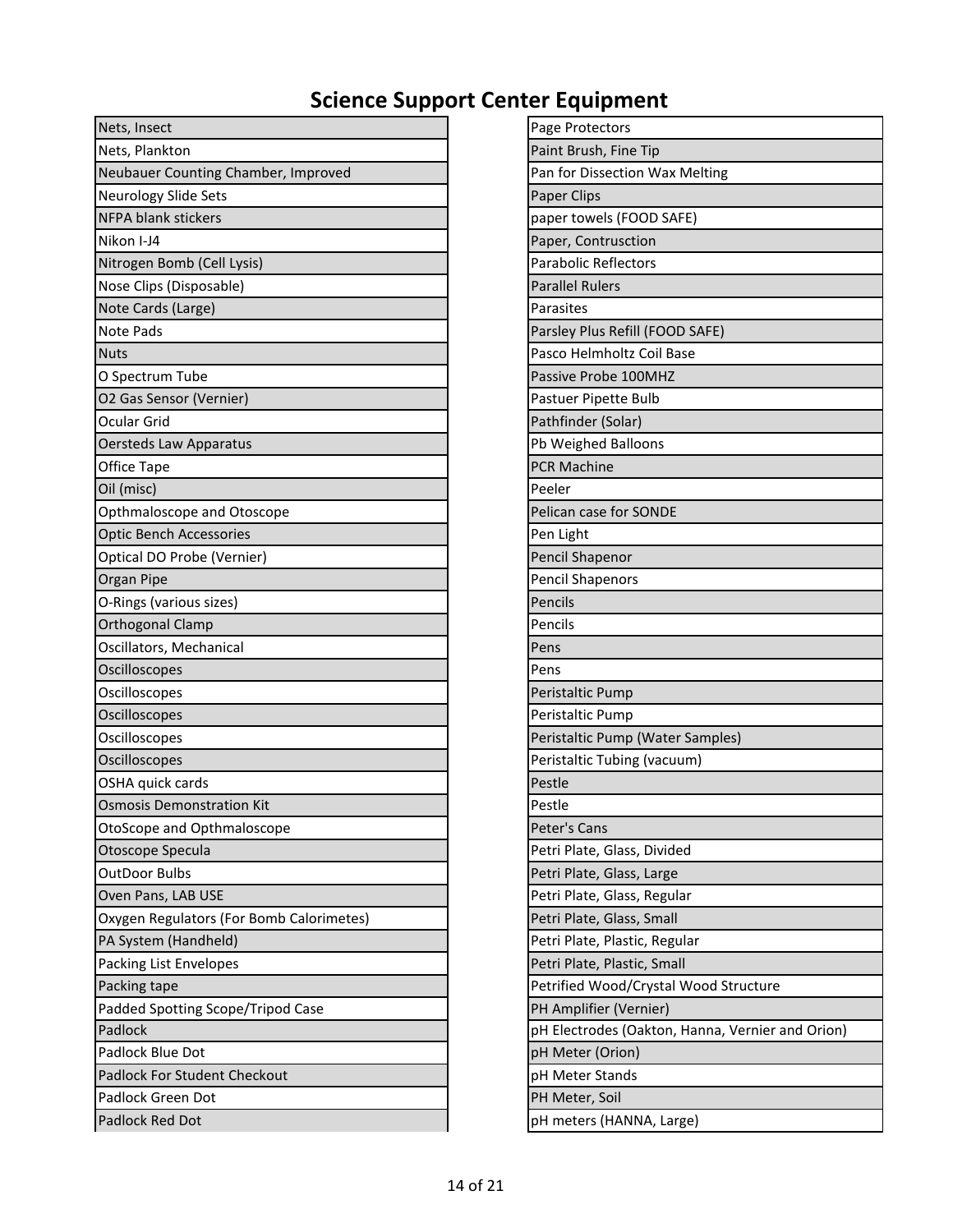| pH meters (oakton)                       | Plastic Bottle Nalgene HDPE, 250mL              |
|------------------------------------------|-------------------------------------------------|
| pH meters (Orion, Large)                 | Plastic Bottle Nalgene HDPE, 500mL              |
| pH meters (Orion, Large)                 | Plastic Bottle Nalgene HDPE, Dark (250mL 500mL) |
| pH meters (Orion, Large)                 | Plastic Bottle Nalgene LDPE, 500mL              |
| pH Temperature probe (oakton)            | Plastic Bottle Nalgene LDPE, 125mL              |
| Phase Shift Stethoscope                  | Plastic Bottle Nalgene PP, 10-30mL              |
| Phone Jack Cable                         | Plastic Bottle Nalgene PP, 125mL                |
| Photogate (Vernier)                      | Plastic Bottle Nalgene PP, 500mL                |
| Physics Light Bulbs                      | Plastic Bottle Nalgene PP,250mL                 |
| Pick Axe                                 | Plastic Bottle Nalgene PPCO, 500mL              |
| Pick Axes, Handheld                      | Plastic Bottle Non Nalgene, HDPE, 500mL         |
| Picket Fence (Vernier)                   | Plastic Bottle teflon, Nalgene                  |
| Pico AM Meter                            | Plastic Bottle Teflon, Nalgene, large           |
| Pie Tins                                 | Plastic Bottles Non Nalgene PP, 250mL           |
| <b>Pill Press</b>                        | Plastic Bottles, Miscellaneous, 1L              |
| Pinch Hose Clamp                         | <b>Plastic Connecting Block</b>                 |
| <b>Pinning Blocks</b>                    | Plastic Containers, LAB USE ONLY                |
| Pins                                     | <b>Plastic Shapes</b>                           |
| Pipe Stem, Triangular                    | <b>Plastic Trowels</b>                          |
| Pipe Wrenches                            | Plastic Welder                                  |
| Pipett Bulb, Blue                        | <b>Platform Shaker</b>                          |
| Pipett bulb, Red                         | Play Doh                                        |
| Pipette bulb Parts                       | Plethysmograph (Pulse)                          |
| Pipette can, sterilization               | Plumb Bobs                                      |
| Pipette Pump 10mL                        | <b>Plumbing Tape</b>                            |
| Pipette Pump 25mL                        | <b>Polarizing Filter</b>                        |
| Pipette Pump 5mL                         | Poles, Lab Stand, Small, Med, Large             |
| Pipette Pump Parts                       | Poppers (1/2 Sphere)                            |
| Pitchers, Graduated, Large 4000ml        | Popscicle Stick                                 |
| Pitchers, Graduated, Large 5000ml        | Portable, Refractometer                         |
| <b>Pittfall Traps</b>                    | Potentionmeter                                  |
| Planimeters                              | Pots and Pans                                   |
| Plano Convex Lenses                      | Power Ampliphier                                |
| <b>Plant Communicator</b>                | Power Cable                                     |
| Plant Drying rack (Wood)                 | <b>Power Cable</b>                              |
| <b>Plant Identification Guides</b>       | Power Cable                                     |
| <b>Plant Press Cardboard</b>             | <b>Power Cable</b>                              |
| <b>Plant Presses</b>                     | Power Cords (Biopac)                            |
| <b>Plant Presses</b>                     | <b>Power Strip</b>                              |
| <b>Plastic Beads/Nails</b>               | Power Strip (with Surge Protectors)             |
| <b>Plastic Bits</b>                      | Power Supply                                    |
| Plastic Bottle HDPE (500mL)              | Power Supply                                    |
| Plastic Bottle Nalgene CPE, 150mL, 500mL | Power Supply                                    |
| Plastic Bottle Nalgene CPE,125mL         | Power Supply For Spectrophotometer              |
| Plastic Bottle Nalgene HDPE, 125mL       | <b>Power Transformers</b>                       |
|                                          |                                                 |

| Plastic Bottle Nalgene HDPE, 250mL              |
|-------------------------------------------------|
| Plastic Bottle Nalgene HDPE, 500mL              |
| Plastic Bottle Nalgene HDPE, Dark (250mL 500mL) |
| Plastic Bottle Nalgene LDPE, 500mL              |
| Plastic Bottle Nalgene LDPE, 125mL              |
| Plastic Bottle Nalgene PP, 10-30mL              |
| Plastic Bottle Nalgene PP, 125mL                |
| Plastic Bottle Nalgene PP, 500mL                |
| Plastic Bottle Nalgene PP,250mL                 |
| Plastic Bottle Nalgene PPCO, 500mL              |
| Plastic Bottle Non Nalgene, HDPE, 500mL         |
| Plastic Bottle teflon, Nalgene                  |
| Plastic Bottle Teflon, Nalgene, large           |
| Plastic Bottles Non Nalgene PP, 250mL           |
| Plastic Bottles, Miscellaneous, 1L              |
| <b>Plastic Connecting Block</b>                 |
| Plastic Containers, LAB USE ONLY                |
| <b>Plastic Shapes</b>                           |
| <b>Plastic Trowels</b>                          |
| Plastic Welder                                  |
| <b>Platform Shaker</b>                          |
| Play Doh                                        |
| Plethysmograph (Pulse)                          |
| Plumb Bobs                                      |
| <b>Plumbing Tape</b>                            |
| <b>Polarizing Filter</b>                        |
| Poles, Lab Stand, Small, Med, Large             |
| Poppers (1/2 Sphere)                            |
| Popscicle Stick                                 |
| Portable, Refractometer                         |
| Potentionmeter                                  |
| Pots and Pans                                   |
| Power Ampliphier                                |
| <b>Power Cable</b>                              |
| <b>Power Cable</b>                              |
| <b>Power Cable</b>                              |
| <b>Power Cable</b>                              |
| Power Cords (Biopac)                            |
| <b>Power Strip</b>                              |
| Power Strip (with Surge Protectors)             |
| Power Supply                                    |
| Power Supply                                    |
| <b>Power Supply</b>                             |
| Power Supply For Spectrophotometer              |
| <b>Power Transformers</b>                       |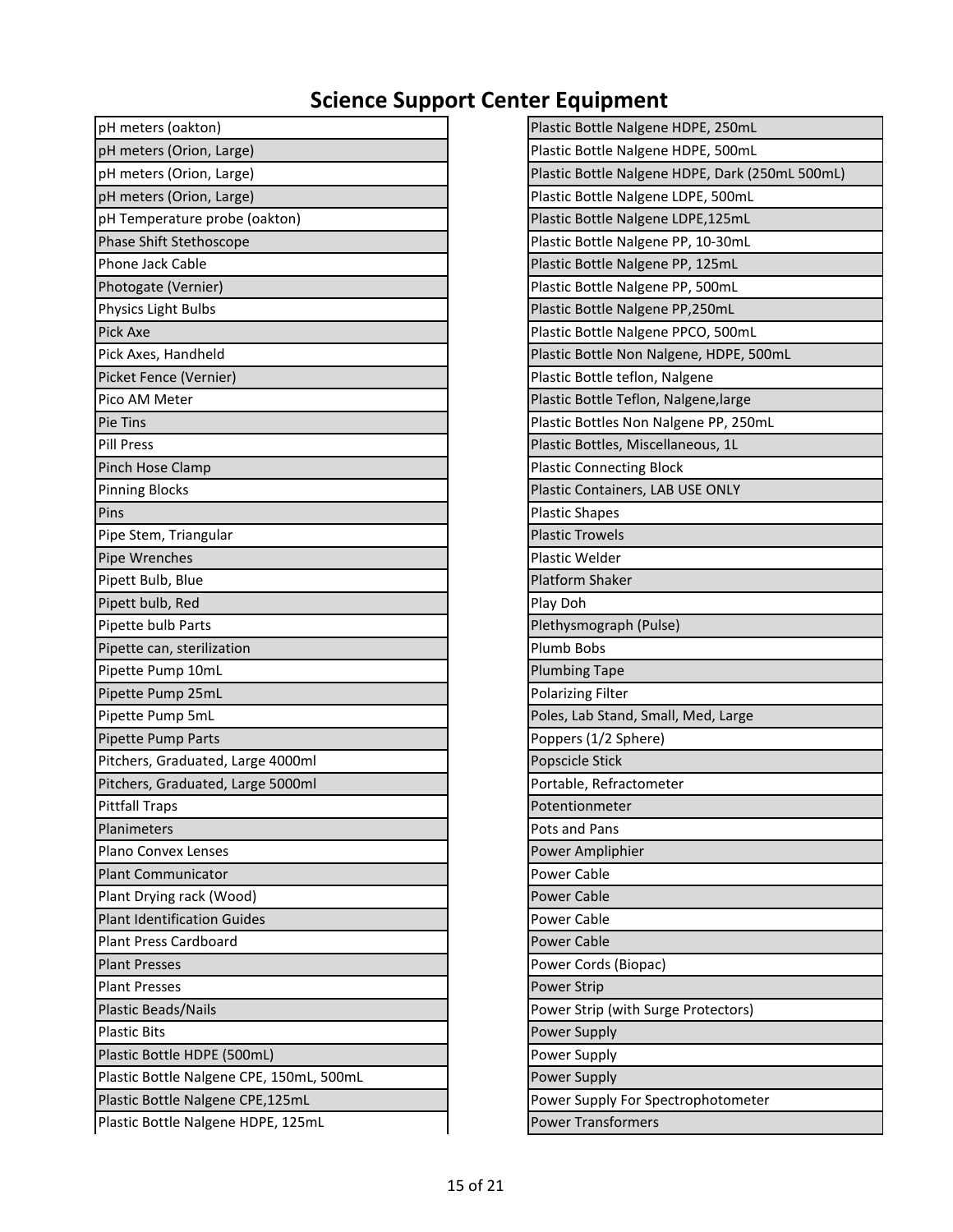| Powermites                                          | Rack, eppendorf                    |
|-----------------------------------------------------|------------------------------------|
| Pressure Labs                                       | Rack, test tube                    |
| Pressure regulator fittings                         | Racks, Centrifuge                  |
| Pressure Syringe                                    | <b>Radiation Monitor</b>           |
| <b>Pressure Vessels</b>                             | <b>Radio Clock</b>                 |
| Pressure/Vacuum Gauge                               | Radioactive Decay Model            |
| Pricing/stock gun                                   | Radiometers                        |
| Pricing/Stock Gun                                   | <b>Rain Gauges</b>                 |
| Printer paper                                       | Range Finder                       |
| Prism                                               | ratchet                            |
| Probability Demos (Coins, Beans, Poker Chips, Cards |                                    |
| and Dice)                                           | Ratchets                           |
| Probe 100MHZ (Passive)                              | Ray Box                            |
| Probe Connector (Orion)                             | <b>Razor Blade Replacements</b>    |
| Probes, Blunt                                       | <b>Razor Blades</b>                |
| Probes, Sharp                                       | <b>Reagent Carboy</b>              |
| Project Info (A-Z) binder                           | Rebar                              |
| Projector Bulbs                                     | <b>Receiving Supplies</b>          |
| Projectors                                          | Recorders                          |
| Propane                                             | red mechenical rags                |
| Propane Tank Adapters                               | Refill ink                         |
| Propane Torch Adapters                              | Reflectors, parabolic              |
| Propane Torch Holder                                | <b>Reflex Hammer</b>               |
| Propane Torch, Self Igniting                        | Refractometer                      |
| Protozoa and Hydrozoa                               | Relative Humidity Sensor (Vernier) |
| Protractor                                          | replacement items ordered          |
| Pruning shears                                      | Reproductive                       |
| Psychrometers                                       | <b>Reserve Shelf</b>               |
| <b>Puck Launchers</b>                               | <b>Reserve Shelf</b>               |
| Pump (Aquarium, Hand, Foot anf Peristaltic)         | <b>Reserve Shelf</b>               |
| <b>Pump Parts</b>                                   | <b>Reserve Shelf</b>               |
| Pump, Brinkman                                      | Respirator, Yeast                  |
| Pupil Light                                         | Rheostats                          |
| PVC cement                                          | <b>Right Angle Prisms</b>          |
| PVC Fittings (MISC)                                 | Ring Clamp, small and large        |
| PVC Pipe, for Astronomy                             | <b>Roald Needle</b>                |
| Pyro-meter Thermometers                             | <b>Rock Hammers</b>                |
| Quadrat (40in/m^2)                                  | <b>Rolling Hose Clamp</b>          |
| Quadrat 0.1m Flexible                               | Rope                               |
| Quadrat Spare Parts                                 | Rotary tool kit                    |
| Quadrat Spare Parts                                 | <b>Rotator Accessories</b>         |
| Quadrats                                            | Rotators                           |
| Quadrats (Various Sizes)                            | Rotor Adapter                      |
| Quadrats 1m(collapsable)                            | Roux Glass bottles, 100mL          |
| <b>Quartizine Bulbs</b>                             | Roux gLass bottles, 220mL          |

| Rack, eppendorf                    |
|------------------------------------|
| Rack, test tube                    |
| Racks, Centrifuge                  |
| <b>Radiation Monitor</b>           |
| <b>Radio Clock</b>                 |
| Radioactive Decay Model            |
| Radiometers                        |
| <b>Rain Gauges</b>                 |
| Range Finder                       |
| ratchet                            |
| Ratchets                           |
| Ray Box                            |
| <b>Razor Blade Replacements</b>    |
| <b>Razor Blades</b>                |
| <b>Reagent Carboy</b>              |
| Rebar                              |
| <b>Receiving Supplies</b>          |
| Recorders                          |
| red mechenical rags                |
| Refill ink                         |
| Reflectors, parabolic              |
| Reflex Hammer                      |
| Refractometer                      |
| Relative Humidity Sensor (Vernier) |
| replacement items ordered          |
| Reproductive                       |
| <b>Reserve Shelf</b>               |
| <b>Reserve Shelf</b>               |
| <b>Reserve Shelf</b>               |
| <b>Reserve Shelf</b>               |
| Respirator, Yeast                  |
| Rheostats                          |
| <b>Right Angle Prisms</b>          |
| Ring Clamp, small and large        |
| <b>Roald Needle</b>                |
| <b>Rock Hammers</b>                |
| <b>Rolling Hose Clamp</b>          |
| Rope                               |
| Rotary tool kit                    |
| <b>Rotator Accessories</b>         |
| Rotators                           |
| Rotor Adapter                      |
| Roux Glass bottles, 100mL          |
| <b>Douvalors hottles 220ml</b>     |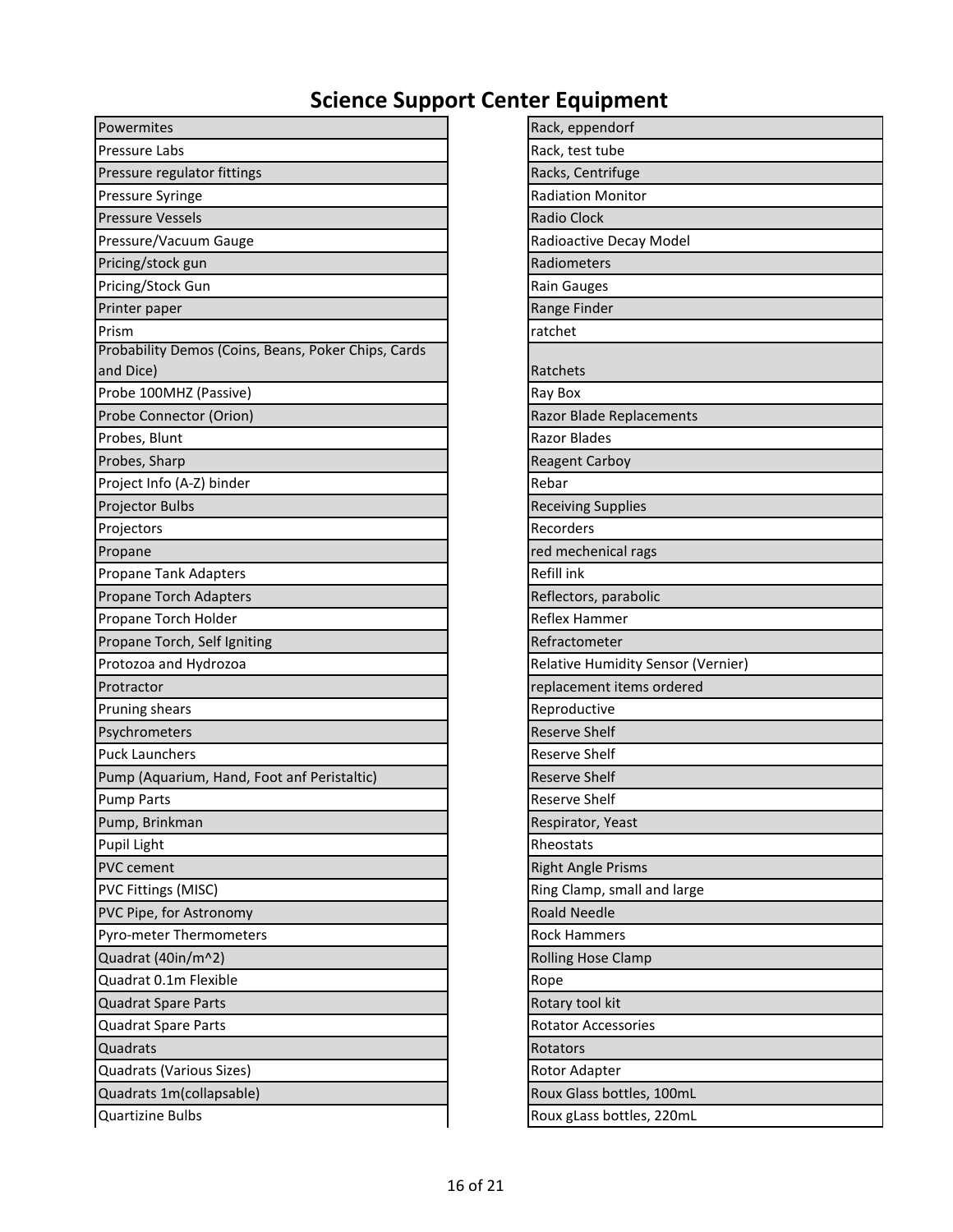| Roux Glass bottles, 50-75mL              | Sediment Corer extension                  |
|------------------------------------------|-------------------------------------------|
| <b>Rubber Bands</b>                      | <b>Sensory Slide Sets</b>                 |
| <b>Rubber Bands</b>                      | Set Square (Contractors Triangle)         |
| Rubber Syringe, Bulb                     | Sextant                                   |
| Ruler (Field, 50cm)                      | Shaker                                    |
| Ruler 12"                                | Sharpies                                  |
| Ruler 6"                                 | <b>Shears</b>                             |
| Safety pins                              | Shelf Boards (For Cubby Only)             |
| Safety pins                              | Shelf Pins (For Cubby Only)               |
| Salt/Brine Hydrometer 0-100%             | <b>Shop Vacumm Assecories</b>             |
| <b>Saltwater Carboy</b>                  | <b>Shop Vacuum Fliters</b>                |
| <b>SAM Splints</b>                       | Shovels                                   |
| Sand For Sand Bath                       | Shovels                                   |
| Sand Gauge                               | Shower/Eye Wash signs                     |
| sand Paper                               | <b>Shuttle Cock</b>                       |
| <b>Sanding Block</b>                     | Sight Savers (no fog wipes)               |
| <b>Sanding Paper</b>                     | SiO2 Weighed balloons                     |
| Saws                                     | Sissors (Surplus)                         |
| Scale, Bathroom                          | <b>Skew Clamp</b>                         |
| Scale, Spring                            | Skin Slide Sets                           |
| <b>Scalpels</b>                          | Slide Case, Small empty                   |
| <b>Scintillation Vials</b>               | Slide Case, spares                        |
| Scissors, Fine Point                     | Slide Whistle                             |
| Scissors, Large                          | Slides                                    |
| Scissors, Medium                         | <b>Slinkies</b>                           |
| Scoop, Ice                               | <b>Small Bungee Cords</b>                 |
| Scoop, Large                             | <b>Small Regulators and Filters</b>       |
| Scoop, Medium                            | <b>SOAP Notes</b>                         |
| Scoop, small                             | Soccer Disks                              |
| Scoopula Handle                          | Sockets                                   |
| Scoopula, Metal                          | Sockets                                   |
| Scoopula, plastic                        | Sodium Lamp                               |
| Scope/Spec Bulbs                         | Soil Augers                               |
| <b>Screw Hose Clamp</b>                  | Soil Augers                               |
| Screwband Hose, Clamp, Small, Med, Large | <b>Soil Compaction Tester</b>             |
| Screwdrivers                             | Soil Corers                               |
| Screwdrivers (various sizes)             | Soil Corers                               |
| Screws (misc)                            | Soil Hydrometer 0.8-0.9, 0.0-1.0          |
| Screws (misc)                            | Soil Hydrometer 0-200 proof, 0-100 tralle |
| Scrubbing Pads (FOOD SAFE)               | Soil Hydrometer 10-70 gram                |
| Sealants (misc)                          | Soil Hydrometer 5-60 gram                 |
| Sealers                                  | Soil Hydrometer Cylinder (1000mL)         |
| Secchi Discs                             | Soil Hydrometer Cylinder (1000mL)         |
| <b>Secondary Regulators</b>              | Soil Hydrometer Cylinder (1250mL)         |
| <b>Security Camera</b>                   | Soil Hydrometer Plungers                  |

| Sediment Corer extension                  |
|-------------------------------------------|
| Sensory Slide Sets                        |
| Set Square (Contractors Triangle)         |
| Sextant                                   |
| Shaker                                    |
| Sharpies                                  |
| Shears                                    |
| Shelf Boards (For Cubby Only)             |
| Shelf Pins (For Cubby Only)               |
| <b>Shop Vacumm Assecories</b>             |
| Shop Vacuum Fliters                       |
| Shovels                                   |
| Shovels                                   |
| Shower/Eye Wash signs                     |
| <b>Shuttle Cock</b>                       |
| Sight Savers (no fog wipes)               |
| SiO2 Weighed balloons                     |
| Sissors (Surplus)                         |
| <b>Skew Clamp</b>                         |
| <b>Skin Slide Sets</b>                    |
| Slide Case, Small empty                   |
| Slide Case, spares                        |
| Slide Whistle                             |
| <b>Slides</b>                             |
| <b>Slinkies</b>                           |
| Small Bungee Cords                        |
| <b>Small Regulators and Filters</b>       |
| <b>SOAP Notes</b>                         |
| Soccer Disks                              |
| Sockets                                   |
| Sockets                                   |
| Sodium Lamp                               |
| Soil Augers                               |
| Soil Augers                               |
| <b>Soil Compaction Tester</b>             |
| Soil Corers                               |
| Soil Corers                               |
| Soil Hydrometer 0.8-0.9, 0.0-1.0          |
| Soil Hydrometer 0-200 proof, 0-100 tralle |
| Soil Hydrometer 10-70 gram                |
| Soil Hydrometer 5-60 gram                 |
| Soil Hydrometer Cylinder (1000mL)         |
| Soil Hydrometer Cylinder (1000mL)         |
| Soil Hydrometer Cylinder (1250mL)         |
| Soil Hydrometer Plungers                  |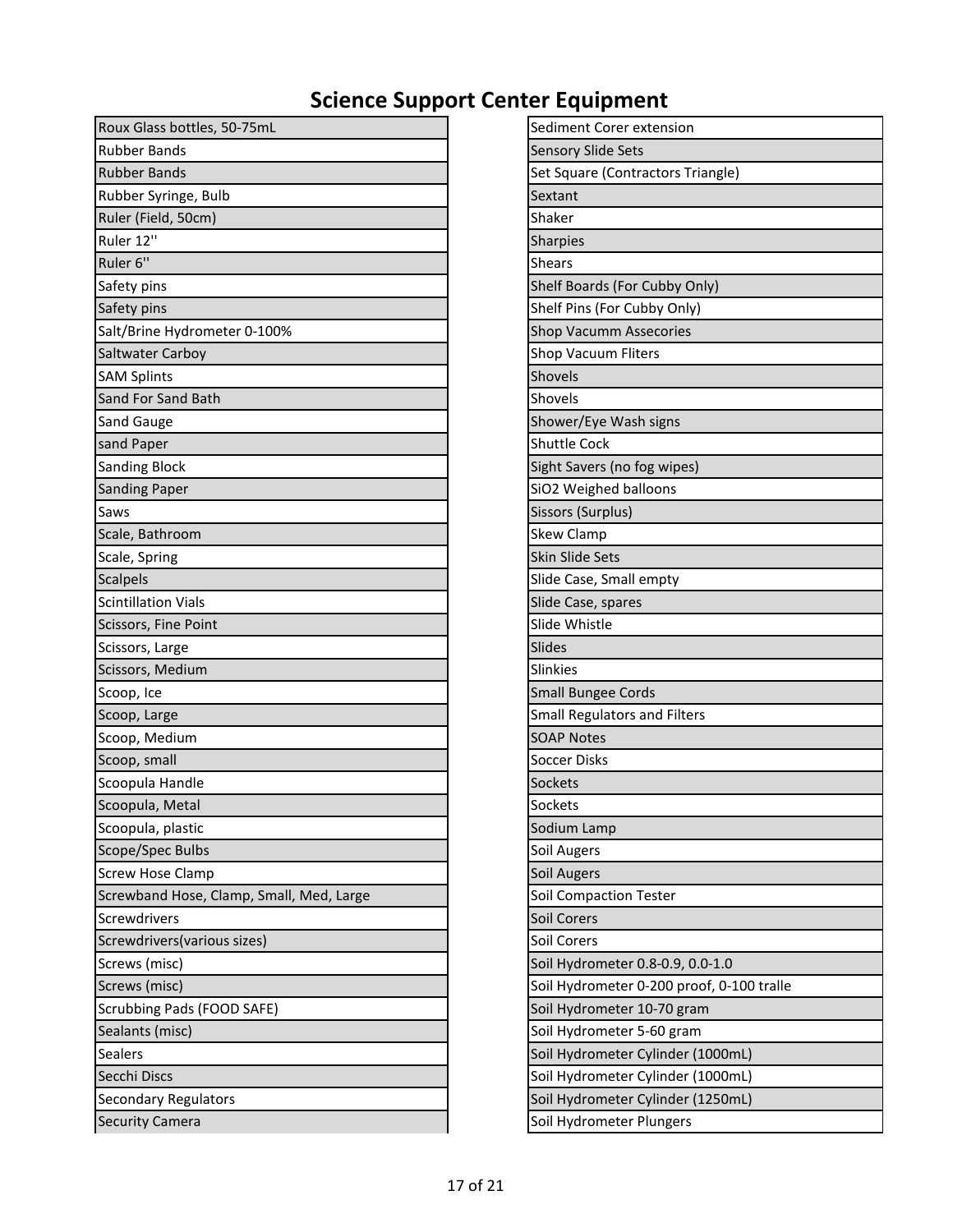| Soil Hydrometer Stands                    | Spectroscope D-50                  |
|-------------------------------------------|------------------------------------|
| Soil Sampler                              | Spectrum Tube Carousel             |
| Soil Sampler                              | Spectrum tube power supply         |
| Soil Sampling Kits                        | Spectrum Tubes                     |
| Soil Sieve Bottoms                        | Specula Otoscope                   |
| Soil Sieve Lids                           | Sphygmomanometer and Stethoscope   |
| Soil Sieve No 18-20 (0.833-1 mm)          | Spirometer                         |
| Soil Sieve No 25-40 (0.71-0.416 mm)       | Spirometer Disposable Mouth Parts  |
| Soil Sieve No. 10 (2 mm)                  | Splitter, Gas Line                 |
| Soil Sieve No. 12-16 (1.18-1.710 mm)      | Sponges (FOOD SAFE)                |
| Soil Sieve No. 7-8 (2.362-2.8 mm)         | Spoon                              |
| Soil Sieves                               | Spoons                             |
| Soil Sieves, Coarse (3.0 mm & above)      | Spot Lamps (Bulbs) Low Voltage     |
| Soil Sieves, Fine (0.17-0.35 mm)          | spot plates, ceramic               |
| Soil Sieves, Super Fine (0.15 mm & under) | <b>Spotting Scopes</b>             |
| Soil Splitter                             | <b>Spotting Scopes</b>             |
| Soil Survey of Thurston County (text)     | <b>Spray Bottels</b>               |
| Solar Cell Parts                          | Spray lubricant                    |
| Solar Cells                               | <b>Spray Paint</b>                 |
| <b>Solar Collecting Coating</b>           | Spreaders                          |
| Solar Filter                              | <b>Spreading Board</b>             |
| Solar Pathfinder                          | Springs                            |
| <b>Solar Powered Model</b>                | Square Bottles, All sizes          |
| Soldering Iron                            | Squirt Bottle                      |
| Solid-State Model kit                     | Squirt Bottle parts                |
| Sonicator                                 | SSC Summer Projects Binder         |
| Sonicator                                 | SSC summer projects binder         |
| <b>SONY Video Camera</b>                  | Stage Micrometer                   |
| Sound Level Analysis System               | <b>Staining Vessel</b>             |
| Sound Level Meter                         | <b>Stakes</b>                      |
| Sound Tube                                | <b>Stand Base Overflow</b>         |
| <b>Space Heaters</b>                      | Stand Base, Lab                    |
| Spades                                    | Stand Pole Lab, Small, Med, Large  |
| Spare Allen Wrenches                      | <b>Standards Wrenches</b>          |
| <b>Spare Parts</b>                        | Stands, Various                    |
| Spare Wrenches                            | Staple removers                    |
| Spatula                                   | Staplers (surplus)                 |
| Spatula for Dissection Wax Melting        | <b>Staples</b>                     |
| Spatula, Metal                            | <b>Static Elimination Tool</b>     |
| <b>Speaker Parts</b>                      | <b>Steam Generator</b>             |
| Speakers Computer                         | <b>Steel Pins</b>                  |
| <b>Specialized Batteries</b>              | Steel Wool                         |
| Specimen Dishes, Glass, Various Sizes     | Stepper Motors, Conductivity Celss |
| Specimen Jars, Large                      | Sterilizer, Loop (Bacto-Cinerator) |
| Specimen Jars, Small                      | Stethescope, Phase Shift           |

| -- -                               |
|------------------------------------|
| Spectroscope D-50                  |
| Spectrum Tube Carousel             |
| Spectrum tube power supply         |
| <b>Spectrum Tubes</b>              |
| Specula Otoscope                   |
| Sphygmomanometer and Stethoscope   |
| Spirometer                         |
| Spirometer Disposable Mouth Parts  |
| Splitter, Gas Line                 |
| Sponges (FOOD SAFE)                |
| Spoon                              |
| Spoons                             |
| Spot Lamps (Bulbs) Low Voltage     |
| spot plates, ceramic               |
| <b>Spotting Scopes</b>             |
| <b>Spotting Scopes</b>             |
| <b>Spray Bottels</b>               |
| Spray lubricant                    |
| <b>Spray Paint</b>                 |
| Spreaders                          |
| <b>Spreading Board</b>             |
| Springs                            |
| Square Bottles, All sizes          |
| Squirt Bottle                      |
| Squirt Bottle parts                |
| SSC Summer Projects Binder         |
| SSC summer projects binder         |
| <b>Stage Micrometer</b>            |
| <b>Staining Vessel</b>             |
| <b>Stakes</b>                      |
| <b>Stand Base Overflow</b>         |
| Stand Base, Lab                    |
| Stand Pole Lab, Small, Med, Large  |
| <b>Standards Wrenches</b>          |
| Stands, Various                    |
| Staple removers                    |
| Staplers (surplus)                 |
| <b>Staples</b>                     |
| <b>Static Elimination Tool</b>     |
| <b>Steam Generator</b>             |
| <b>Steel Pins</b>                  |
| <b>Steel Wool</b>                  |
| Stepper Motors, Conductivity Celss |
| Sterilizer, Loop (Bacto-Cinerator) |
| Stathassang Dhasa Shift            |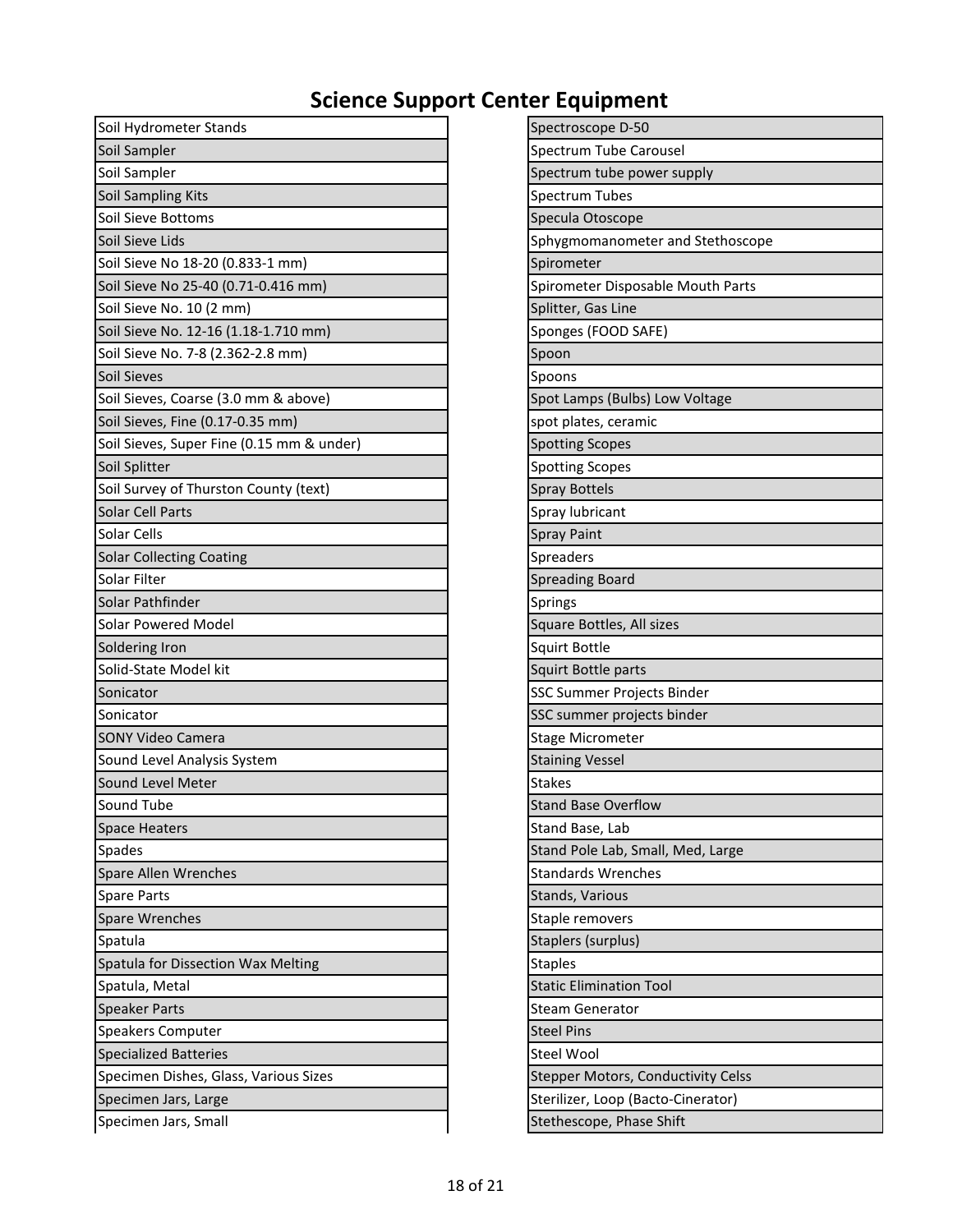| Stethoscope                       | Tape gun                                        |
|-----------------------------------|-------------------------------------------------|
| Stethoscope and Sphygmomanometer  | <b>Tape Measures</b>                            |
| <b>Stethoscope Parts</b>          | tarnish remover                                 |
| Sticky notes                      | Tea                                             |
| <b>Stir Bar Retriever</b>         | <b>Teapot for Wax Melting</b>                   |
| <b>Stir Rod</b>                   | <b>Teflon Stirrer</b>                           |
| Stopcock, Buret                   | Telescope                                       |
| Stopcocks                         | Temperature Probe (Vernier)                     |
| Stoppers (rubber) (various sizes) | Temperature Probe 1/4" Diameter                 |
| stopwatch                         | Tensile strength buckets                        |
| Storage baskets                   | <b>Tesla Coil</b>                               |
| <b>Strainer (Various Sizes)</b>   | <b>Tesla Coil</b>                               |
| <b>Strainers and Plastic Bins</b> | <b>Test Tube Holder</b>                         |
| <b>Strap Wrencehs</b>             | <b>Test Tube Rack</b>                           |
| <b>Straws</b>                     | Test Tube Sidearm 45mL                          |
| <b>Stream Gauge</b>               | Test tube, sidearm, 45ml                        |
| <b>Strikers</b>                   | Thermocouple                                    |
| String                            | Thermocouple (Vernier)                          |
| <b>Strobe Lights</b>              | Thermocycle                                     |
| Stroboscope                       | <b>Thermometer Clamp</b>                        |
| Strobotop                         | Thermometer Parts, Cages, Cases, etc            |
| Studs                             | Thermometer, Digital                            |
| Styrofoam Ball <1"                | Thermometer, InfraRed                           |
| Styrofoam Ball >3"                | Thermometer, Lab                                |
| Styrofoam Ball 2"                 | Thermometer, Meat, Large                        |
| Styrofoam Ball 2.5"               | Thermometer, Meat, Small                        |
| <b>Suction Cups</b>               | Thread (Multiple Types)                         |
| <b>Super Conductivity Kit</b>     | Threading tape(plumbing)                        |
| <b>Super Glue</b>                 | <b>Thumb Tacks</b>                              |
| Surber Bottom Sampler Net         | Timer                                           |
| Surber Bottom Sampler Net         | <b>Tiny Sieve</b>                               |
| <b>Survey Alidade</b>             | <b>Tissue Grinder</b>                           |
| <b>Surveyor Level Tansit</b>      | tissue grinders                                 |
| <b>Swinging Disk</b>              | TLC Developing Jars (All Sizes)                 |
| Swiss Molecular Model Kit         | Toaster                                         |
| Switches                          | Tongs (Various)                                 |
| Swoffer Meter                     | Toothbrush                                      |
| Swoffer Wands                     | Toothpicks                                      |
| Syracuse Dish                     | Top Loading Balance, in Assigned Shelfing Cubby |
| syracuse dishes                   | <b>Tops</b>                                     |
| <b>Syringe Pumps</b>              | Toy Dart Gun                                    |
| Syringe, plastic                  | <b>Track Lights</b>                             |
| Syringe, Pressure                 | <b>Traffic Cone</b>                             |
| Tailor's Tape                     | <b>Trauma Scissors</b>                          |
| <b>Tape Dispensors (Surplus)</b>  | Tray, Metal, Medium Sized                       |

| Tape gun                                        |
|-------------------------------------------------|
| <b>Tape Measures</b>                            |
| tarnish remover                                 |
| Tea                                             |
| <b>Teapot for Wax Melting</b>                   |
| <b>Teflon Stirrer</b>                           |
| Telescope                                       |
| Temperature Probe (Vernier)                     |
| Temperature Probe 1/4" Diameter                 |
| Tensile strength buckets                        |
| Tesla Coil                                      |
| Tesla Coil                                      |
| Test Tube Holder                                |
| <b>Test Tube Rack</b>                           |
| Test Tube Sidearm 45mL                          |
| Test tube, sidearm, 45ml                        |
| Thermocouple                                    |
| Thermocouple (Vernier)                          |
| Thermocycle                                     |
| <b>Thermometer Clamp</b>                        |
| Thermometer Parts, Cages, Cases, etc            |
| Thermometer, Digital                            |
| Thermometer, InfraRed                           |
| Thermometer, Lab                                |
| Thermometer, Meat, Large                        |
| Thermometer, Meat, Small                        |
| Thread (Multiple Types)                         |
| Threading tape(plumbing)                        |
| <b>Thumb Tacks</b>                              |
| Timer                                           |
| <b>Tiny Sieve</b>                               |
| <b>Tissue Grinder</b>                           |
| tissue grinders                                 |
| TLC Developing Jars (All Sizes)                 |
| Toaster                                         |
| <b>Tongs (Various)</b>                          |
| Toothbrush                                      |
| Toothpicks                                      |
| Top Loading Balance, in Assigned Shelfing Cubby |
| Tops                                            |
| Toy Dart Gun                                    |
| <b>Track Lights</b>                             |
| <b>Traffic Cone</b>                             |
| Trauma Scissors                                 |
| Trav. Metal. Medium Sized                       |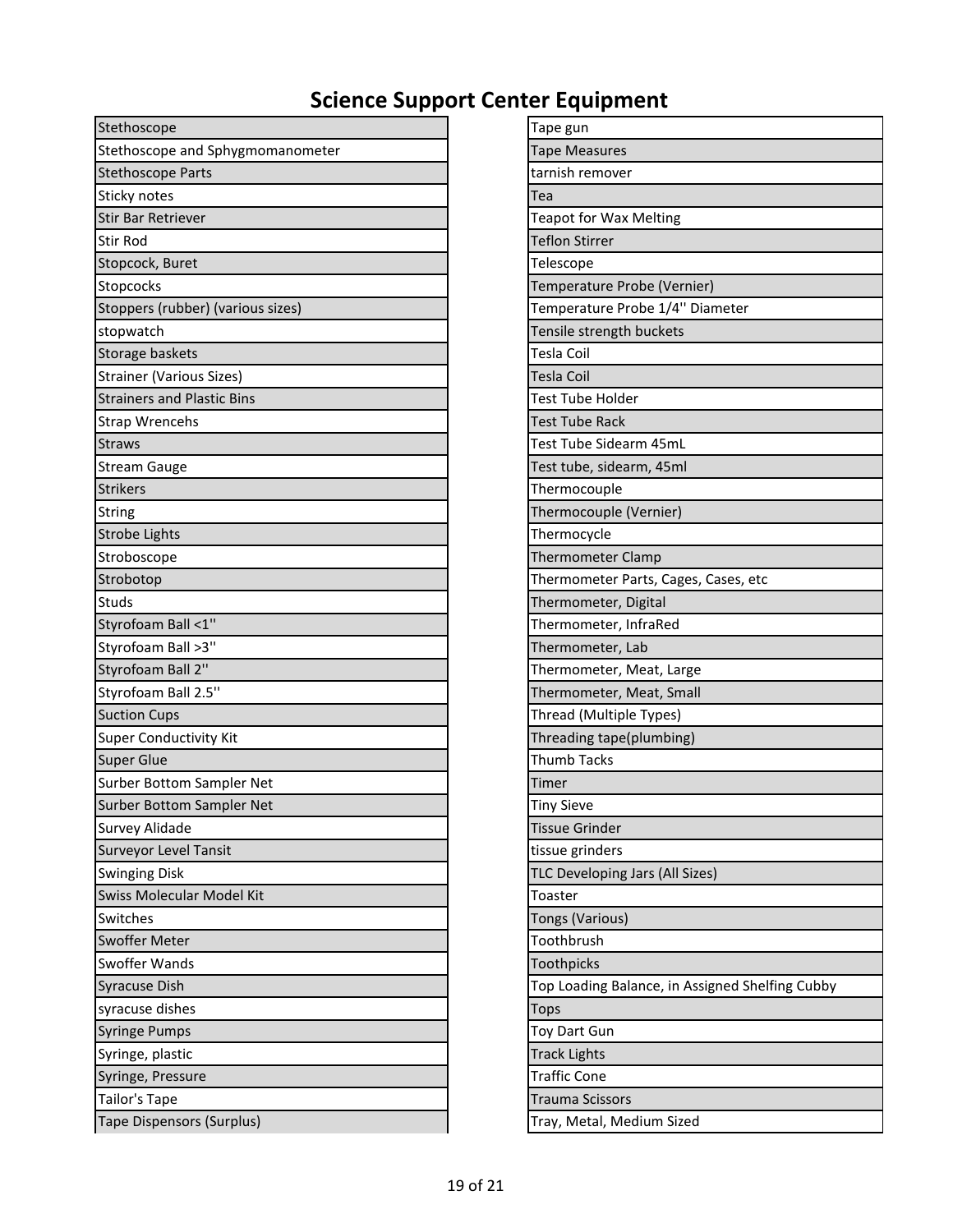| Tray, Plastic and Metal, Small           | Vacuum Gauge, Appion AV760                        |
|------------------------------------------|---------------------------------------------------|
| Tray, Plastic, Medium Sized              | Vacuum grease                                     |
| Tree Tape (or DBH Tape) 5-8 m            | Vacuum Pump                                       |
| <b>Triangular Bandaides</b>              | Vacuum Pump                                       |
| <b>Triple Antibiotic Ointment</b>        | Vacuum Pump Oil                                   |
| Tripod, Spare Parts                      | Vacuum, Hand pump                                 |
| <b>Tripods</b>                           | Van Der Graaf Generator                           |
| Tripods                                  | Van Der Graaf Generator Accessories               |
| <b>Trowels</b>                           | Van Dorn Accessories                              |
| Tubber Stoppers(various sizes)           | Van Dorn Bottles                                  |
| <b>Tuning Fork</b>                       | Variable Gap Magnet Model                         |
| Tupperware, LabUse                       | Variable Power Controls                           |
| Tupperware, LabUse                       | Variacs                                           |
| Tupperware, LabUse                       | Velcro dots                                       |
| Turbidimeter                             | Velcro raps                                       |
| Turbidity Sensor (Male to BTA) (Vernier) | Venturi Tube                                      |
| Tweezers                                 | Vernier 5/8 inch Pin Adapter                      |
| <b>Ultra Sonicator</b>                   | Vernier Accelerometer                             |
| Ultra Sonicator                          | Vernier Dual Range Force Center                   |
| <b>Underwater Camera</b>                 | <b>Vernier Flow Rate Sensor</b>                   |
| Underwater Light                         | Vernier Force Plate                               |
| Universal waste forms                    | Vernier Force Probe                               |
| Universal waste protocol binder          | Vernier GO! Link                                  |
| <b>Unknown Tubes</b>                     | Vernier Lab Pro CBL Analog Cable                  |
| <b>Unpaired Cord</b>                     | Vernier LabQUEST 2 Replacement Stylus, Batteries  |
| Urinanalysis Hydromter                   | Vernier LabQUEST Power Supply                     |
| Urinanalysis Sample Cups                 | <b>Vernier Motion Detector Cables</b>             |
| <b>Urinanalysis Supplies</b>             | Vernier Photogate Adapter                         |
|                                          |                                                   |
| USB Cable (A to B)                       | Vernier Rotary Motion Accessory Kit (with Sensor) |
| USB Cables for Spectrophotometer         | Vernier Rotary Motion Sensor, Parts               |
| <b>USB Drives</b>                        | Vernier Serial Box Interface                      |
| USB to mini-USB cord                     | Vernier Spectrovis Optical Fiber                  |
| USB to USB cord                          | Vernier Spectrovis Plus                           |
| <b>UV Crosslinker</b>                    | Vernier Student Force Sensor                      |
| UV Lamp Bulbs                            | Vernier Ultrasonic Motion Detector                |
| <b>UV Lamps</b>                          | VGA Cable                                         |
| <b>UV Light Sources</b>                  | <b>Vice Grips</b>                                 |
| <b>UVP Pen-Ray Lamps</b>                 | Video Camera SONY                                 |
| <b>UVP Pen-Ray Power Source</b>          | vision Test Chart                                 |
| <b>Vacuum Chambers</b>                   | Voltage Calibrator                                |
| Vacuum Filtration Adjustors              | Voltage Probe (Male to BTA) (Vernier)             |
| <b>Vacuum Filtration Clamps</b>          | <b>Voltaic Cells</b>                              |
|                                          |                                                   |

| Tray, Plastic and Metal, Small           | Vacuum Gauge, Appion AV760                         |
|------------------------------------------|----------------------------------------------------|
| Tray, Plastic, Medium Sized              | Vacuum grease                                      |
| Tree Tape (or DBH Tape) 5-8 m            | Vacuum Pump                                        |
| <b>Triangular Bandaides</b>              | Vacuum Pump                                        |
| Triple Antibiotic Ointment               | Vacuum Pump Oil                                    |
| Tripod, Spare Parts                      | Vacuum, Hand pump                                  |
| Tripods                                  | Van Der Graaf Generator                            |
| Tripods                                  | Van Der Graaf Generator Accessories                |
| <b>Trowels</b>                           | Van Dorn Accessories                               |
| Tubber Stoppers(various sizes)           | Van Dorn Bottles                                   |
| <b>Tuning Fork</b>                       | Variable Gap Magnet Model                          |
| Tupperware, LabUse                       | Variable Power Controls                            |
| Tupperware, LabUse                       | Variacs                                            |
| Tupperware, LabUse                       | Velcro dots                                        |
| Turbidimeter                             | Velcro raps                                        |
| Turbidity Sensor (Male to BTA) (Vernier) | Venturi Tube                                       |
| <b>Tweezers</b>                          | Vernier 5/8 inch Pin Adapter                       |
| <b>Ultra Sonicator</b>                   | Vernier Accelerometer                              |
| Ultra Sonicator                          | Vernier Dual Range Force Center                    |
| Underwater Camera                        | Vernier Flow Rate Sensor                           |
| Underwater Light                         | Vernier Force Plate                                |
| Universal waste forms                    | Vernier Force Probe                                |
| Universal waste protocol binder          | Vernier GO! Link                                   |
| <b>Unknown Tubes</b>                     | Vernier Lab Pro CBL Analog Cable                   |
|                                          |                                                    |
| <b>Unpaired Cord</b>                     | Vernier LabQUEST 2 Replacement Stylus, Batteries   |
| Urinanalysis Hydromter                   | Vernier LabQUEST Power Supply                      |
| Urinanalysis Sample Cups                 | Vernier Motion Detector Cables                     |
| Urinanalysis Supplies                    | Vernier Photogate Adapter                          |
| USB Cable (A to B)                       | Vernier Rotary Motion Accessory Kit (with Sensor)  |
| USB Cables for Spectrophotometer         | Vernier Rotary Motion Sensor, Parts                |
| <b>USB Drives</b>                        | Vernier Serial Box Interface                       |
| USB to mini-USB cord                     | Vernier Spectrovis Optical Fiber                   |
| USB to USB cord                          | Vernier Spectrovis Plus                            |
| <b>UV Crosslinker</b>                    | Vernier Student Force Sensor                       |
| <b>UV Lamp Bulbs</b>                     | Vernier Ultrasonic Motion Detector                 |
| UV Lamps                                 | VGA Cable                                          |
| <b>UV Light Sources</b>                  | <b>Vice Grips</b>                                  |
| <b>UVP Pen-Ray Lamps</b>                 | Video Camera SONY                                  |
| <b>UVP Pen-Ray Power Source</b>          | vision Test Chart                                  |
| <b>Vacuum Chambers</b>                   | Voltage Calibrator                                 |
| Vacuum Filtration Adjustors              | Voltage Probe (Male to BTA) (Vernier)              |
| <b>Vacuum Filtration Clamps</b>          | <b>Voltaic Cells</b>                               |
|                                          |                                                    |
| Vacuum flask, Nalgene plastic 500ml      | Volumetric Photosynthetic Rate Cellular Respirator |